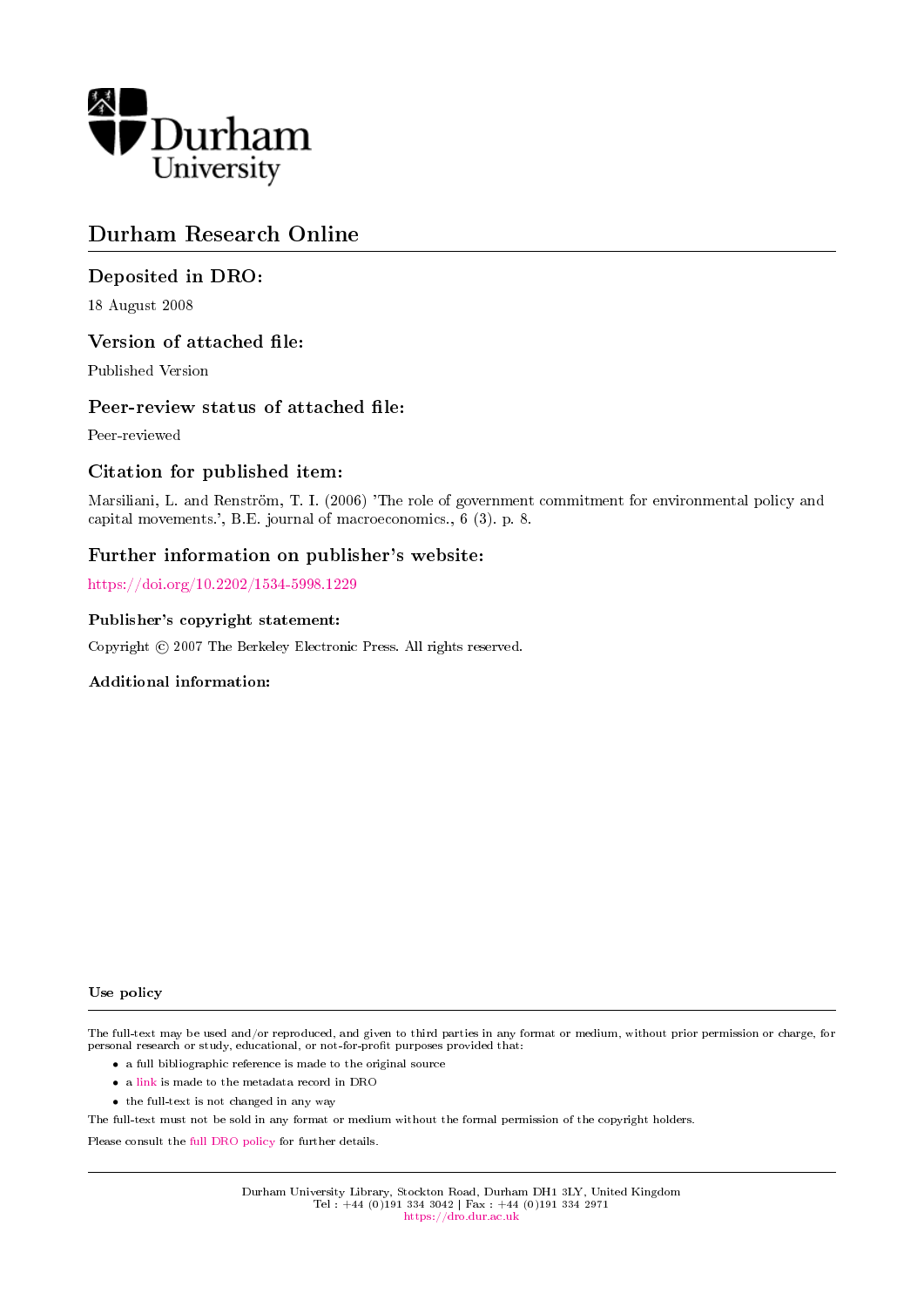*Volume* 6, *Issue* 3 2006 *Article* 8

# The Role of Government Commitment for Environmental Policy and Capital Movements

Laura Marsiliani<sup>∗</sup> Thomas I. Renström<sup>†</sup>

<sup>∗</sup>Dept. of Economics, University of Durham, laura.marsiliani@durham.ac.uk †Dept. of Economics, University of Durham, and CEPR, t.i.renstrom@durham.ac.uk

Copyright ©2007 The Berkeley Electronic Press. All rights reserved.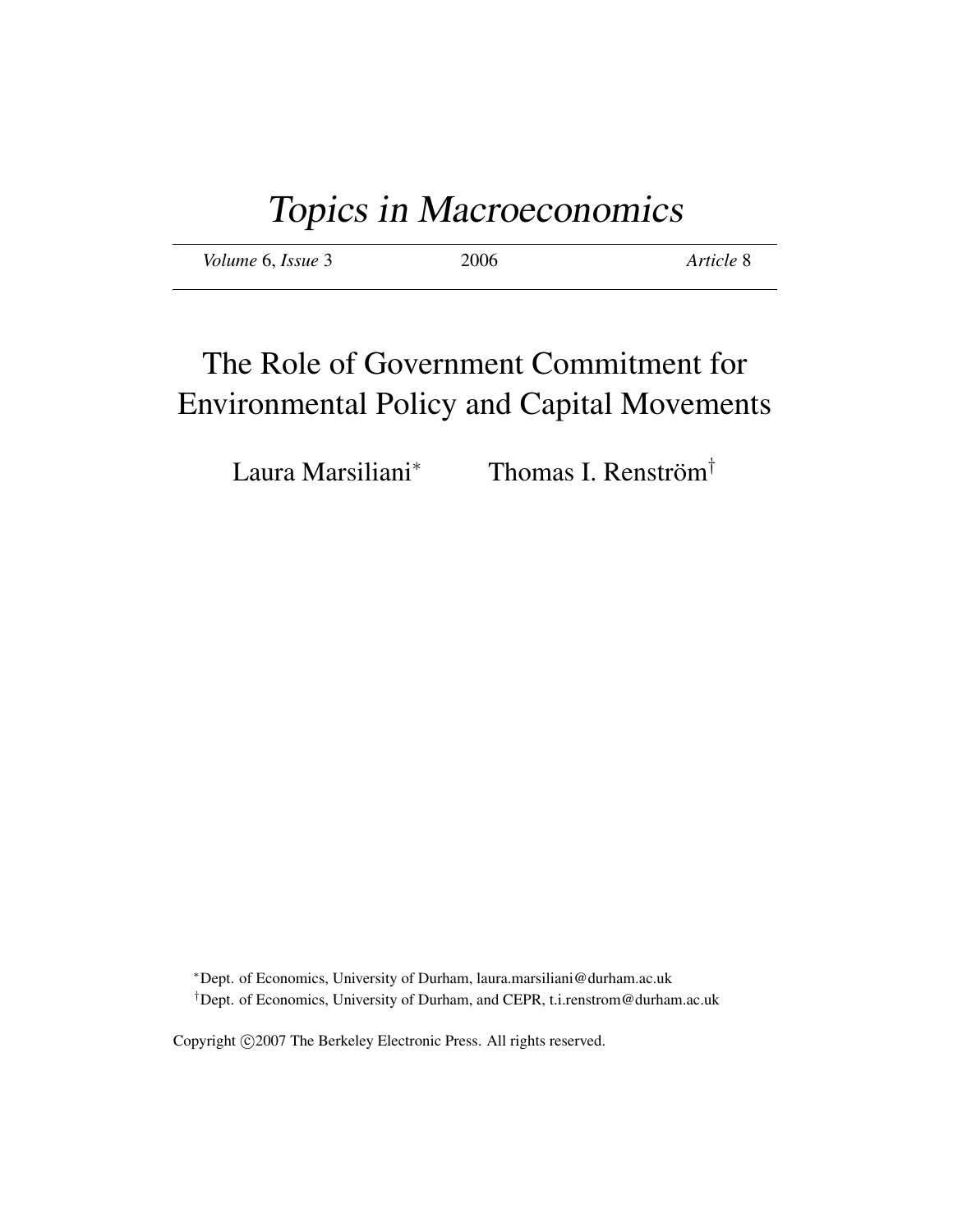## The Role of Government Commitment for Environmental Policy and Capital Movements<sup>∗</sup>

Laura Marsiliani and Thomas I. Renström

#### Abstract

This paper explores the relationship between environmental protection and international capital movements, when tax policy is endogenous (through voting). A two-period general equilibrium model of a small open economy is specified to compare the effects of two different constitutions (commitment or no commitment in tax policy), as well as income inequality. Under the commitment regime, the equilibrium is characterised by a lower labour tax, higher environmental tax and less capital locating abroad than in the no-commitment equilibrium. Furthermore, given the degree of commitment, more equal societies are characterised by tougher environmental policy and less capital locating abroad.

KEYWORDS: time consistency, taxation, environmental policy, political economy, international capital movements

<sup>∗</sup>Correspondence to T.I. Renstrom, Department of Economics and Finance, University of Durham, ¨ 23-26 Old Elvet, Durham DH1 3HY, UK; email: t.i.renstrom@durham.ac.uk. We wish to thank Per Krusell (Editor) and two anonymous referees for very helpful comments. We also wish to thank Wolfram Richter, Sjak Smulders, Simon Vicary and participants at the Second Workshop on "Environmental Policy, Competitiveness and the Location Behaviour of Firms", Maastricht; the Public Economic Theory Conference, Warwick; the 54th IIPF Conference, Seville; the first EURESCO Conference on "The International Dimension of Environmental Policy", Kerkrade; and The Royal Economic Society Annual Conference, Durham; for very useful comments on earlier versions of this paper. The first author gratefully acknowledges financial support from the Dutch Scientific Organisation NWO, the second author gratefully acknowledges financial support from the European Commission (TMR Grant FMBI983151). All errors and shortcomings are our own.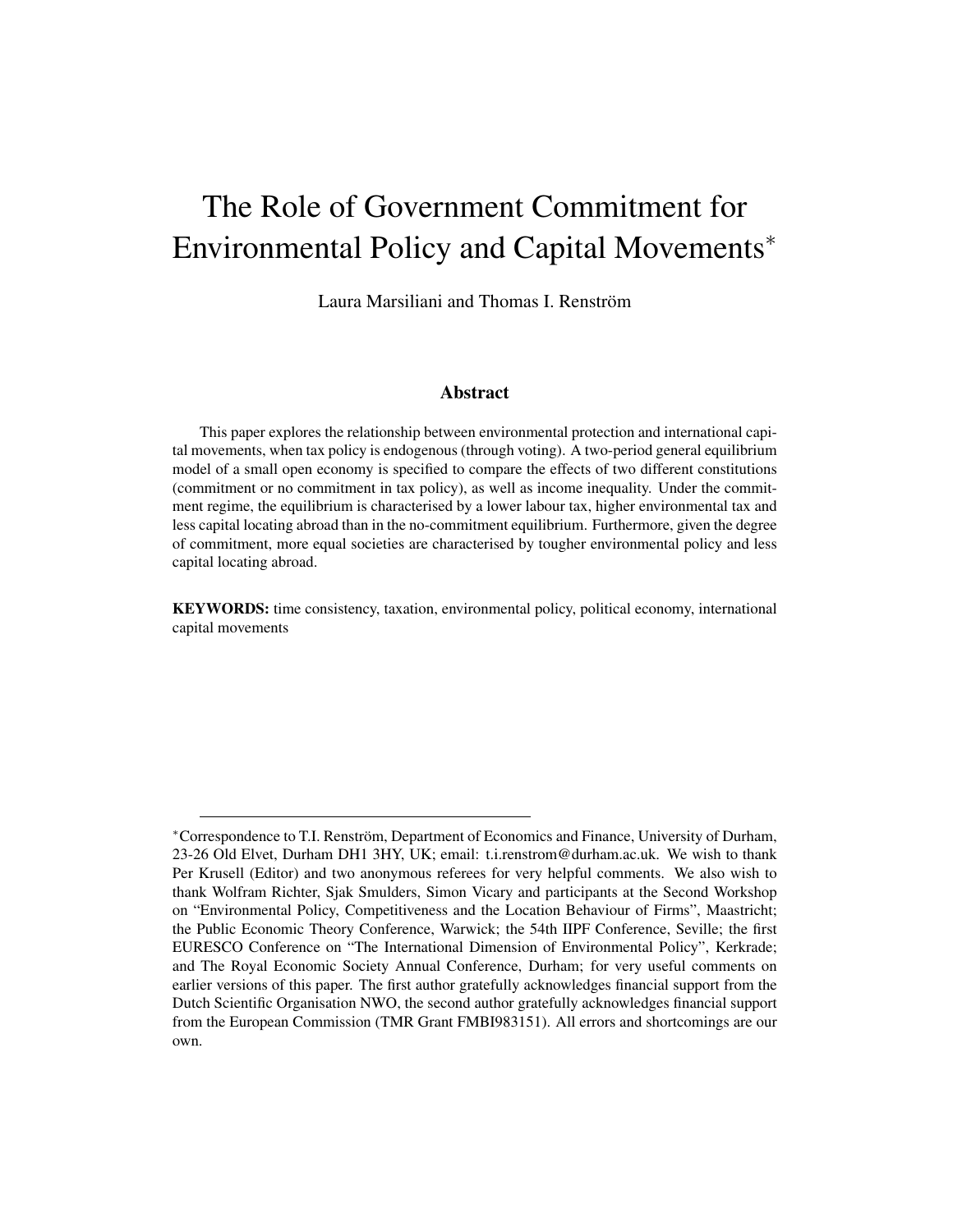#### **1. Introduction**

Policymakers often express concern that strict environmental protection will lead to capital moving abroad with a consequent deterioration of international competitiveness, a rise in unemployment and a slowdown of economic growth. This view has been reflected in the recent political debate. For example, the European carbon/energy tax proposal of the early 1990s included the exemption of energy-intensive industries, in order to preserve their international competitiveness. The proposal has not been implemented yet, one of the reason being a likely loss in competitiveness of European countries. At the same time, the debate concerning the implementation of the North-American-Free-Trade-Agreement (NAFTA) focused at a large extent on the fear that US industries would relocate in Mexico, where the environmental standards are more lax.

Economists have analysed the effects of environmental policy either on the movements of capital across regions or on the location behaviour of firms (see Jaffe et al., 1995, for a useful survey, and Wilson, 1996 for an overview).<sup>1</sup> The existing theoretical studies typically find a positive correlation between stringency of domestic environmental policy and capital or industries relocating abroad. In particular, a study of capital relocation and environmental concern in a small open economy has been conducted by Bovenberg and van der Ploeg (1994). They find that stronger preferences for the environment result in a reduction in output and capital demand, which in turn causes capital moving abroad.<sup>2</sup>

In contrast, the majority of the existing empirical studies, almost exclusively concerning the US, find that environmental policy typically is *not* significant in explaining capital movements and firms' migration. For a survey of the existing empirical studies see Levinson  $(1996)^3$ 

This reveals that standard theoretical models of environmental policy and capital movements may fail to capture some important aspects of the problem at

<sup>&</sup>lt;sup>1</sup> In this paper we do not focus on decisions about firms' or plants' location but we focus on capital movements, that is whether individuals invest assets at home or abroad. In this respect our paper is different from the literature on strategic environmental policy and plant location. The two issues are however, often mentioned together in the policy debate. For the role of government commitment on firms' location decisions, see Ulph and Valentini (2002).

 $2\alpha$  A few theoretical papers, however, do not support a positive correlation between stringency of environmental protection and capital flight. See, in a tax competition framework, with redistributive concerns, Oates and Schawb (1988) and Wilson (1996). In this paper we want to point out another reason for a negative correlation, that is the effect of government commitment. This is why we model a small open economy and abstract from the tax competition issue.

 $3$  An exception is List and Co (2000) who find empirical evidence for the impact of environmental policy on firms'location behaviour.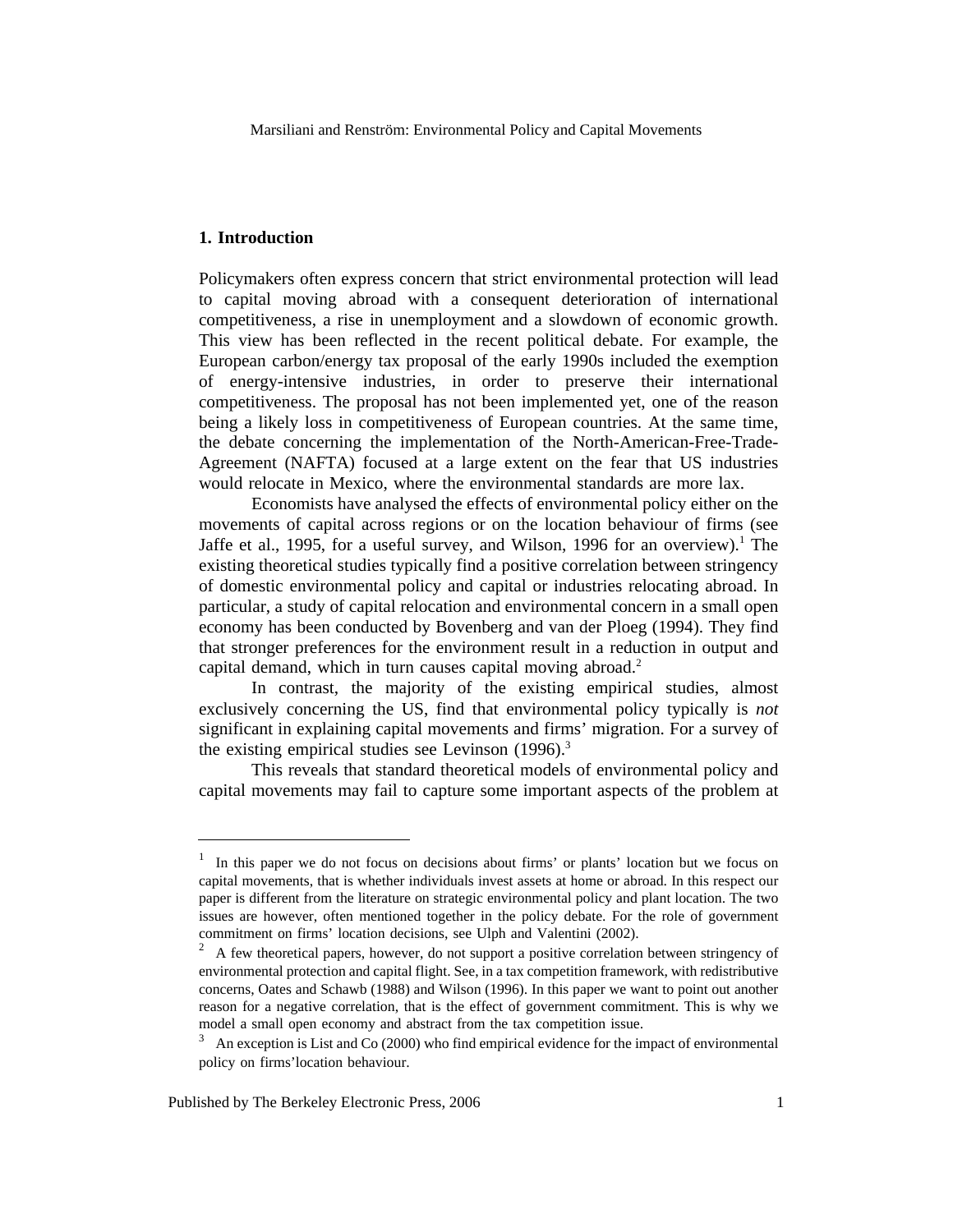hand. For example, the majority of the theoretical studies are set up in a static framework, whereas dynamic considerations may play an important role. A relevant issue is at which date the environmental policy is implemented with respect to the household's decisions on consumption and investment (which is not an issue in a static framework). In a dynamic set up, whether the government can or cannot commit to the environmental policy will make a considerable difference, due to the time-inconsistency problem.<sup>4</sup>

Another feature of most of the existing studies is that only one policy instrument, namely the environmental tax (or standard), is modelled. We think it is important to incorporate a standard second-best framework, allowing for distortionary taxes as well (see among others, Sandmo, 1975, and Bovenberg and de Mooij, 1994). Furthermore, redistributive concerns from rich to poor individuals may play an important role in the government's decision about environmental policy (see Oates and Schwab, 1988; Marsiliani and Renström, 2000a,b; Eriksson and Persson, 2003 and McAusland, 2003).

Moreover, observed policies are endogenous, and the decisions taken by majority elected individuals. To our knowledge only two papers (Marsiliani and Renström, 2000a,b) model environmental *and* fiscal policy through voting.<sup>5</sup> In a democratic system, individuals have the possibility of voting on representatives. Whether the majority elected candidate represents the preferences of the poor or rich part of the population, obviously influences the policy choice. In fact, if the environment is a normal good, poorer individuals prefer a lower environmental tax (see Marsiliani and Renström, 2000b).6

In this paper, we want to examine the relationship between the degree of commitment in policy, environmental protection, and international capital

<sup>4</sup> A government's policy is dynamically inconsistent when, although being optimal at the outset, it is not longer optimal at a later date even if no new information has appeared. This means that the government has some incentive to change its plans (see the seminal paper by Kydland and Prescott, 1977, and for an application to environmental policy, see Marsiliani and Renström, 2000*a*).

<sup>&</sup>lt;sup>5</sup> Eriksson and Persson (2003) and McAusland (2003) present models with voting over aggregate pollution, but without taxation.

<sup>6</sup> Baumol and Oates (1988) use indifference curve analysis to argue that a poorer individual demands less of the environment, if the latter is a normal good. However, their argument only holds in situations where individuals differ in endowments and face the same trade-off between private consumption and the environment. In more general situations, where individuals differ in factor ownership or productivities, individuals will no longer face the same trade-off, implying that we can have situations where poorer individuals demand more of the environment, even if all goods are normal. Nevertheless, as shown in Marsiliani and Renström (2000b), when looking at environmental protection (as measured by a pollution tax), non-inferiority of all goods (including the environment) makes a poorer individual to prefer less environmental protection.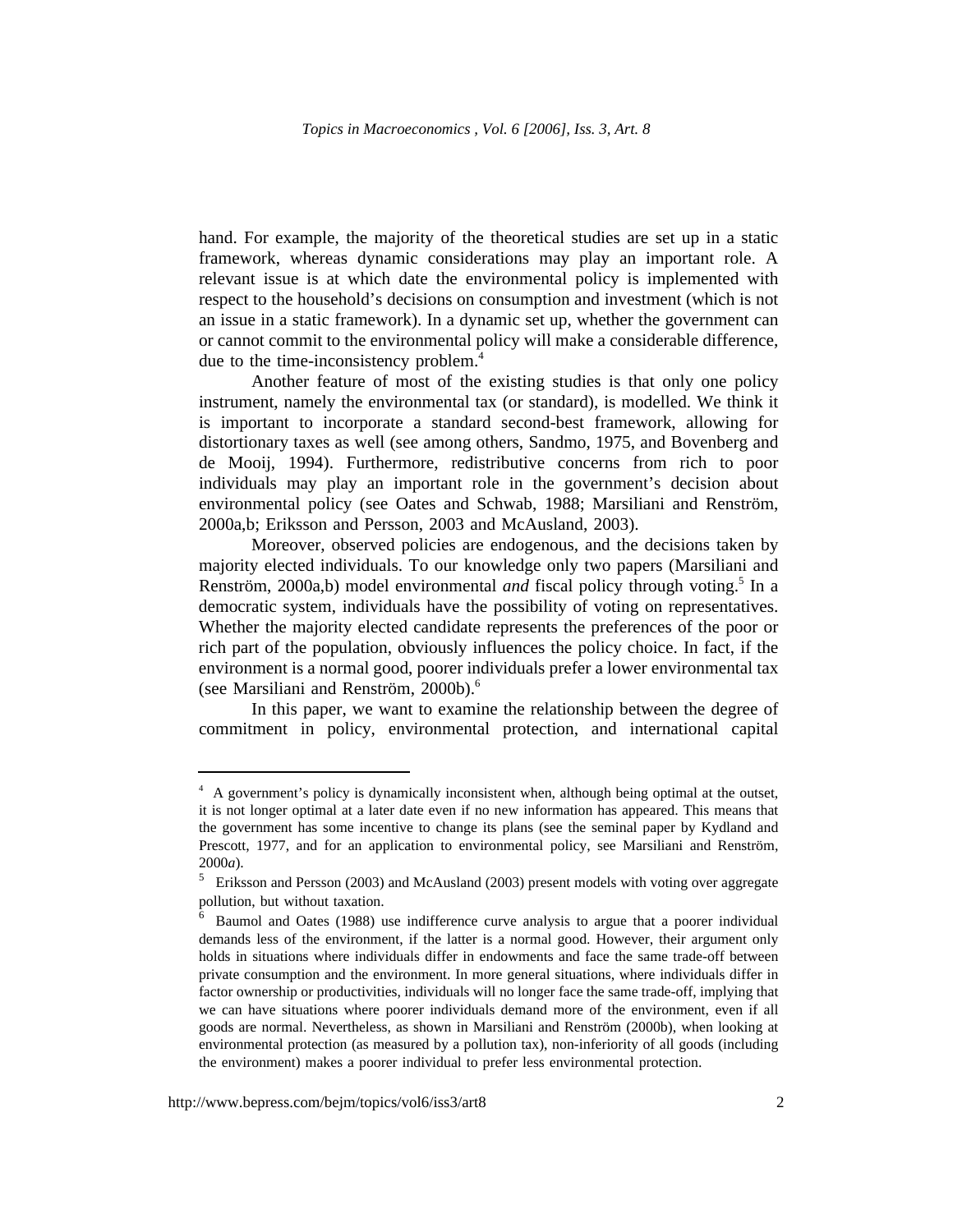movements. Our main interest is how a different degree of commitment influences environmental protection and location of capital, when both are endogenous. We take the view that governments adopt the optimal policy given the constitution (i.e. given commitment or no commitment),<sup>7</sup> and we verify under which circumstances higher environmental taxes go hand in hand with capital outflow, when both are endogenous. Furthermore, rather than focusing on a government's incentive for changing one policy instrument (such as environmental policy) we focus on the incentives related to a wider tax system. To our knowledge, apart from Marsiliani and Renström (2000a), no other paper has analysed the consequences of the time-inconsistency problem on environmental policy in a second-best framework.

Our paper is related to the work of Klein, Krusell and Ríos-Rull (2004). They compare public goods provision under three constitutions: first best (the government has access to a lump sum tax), second-best (the government has access only to an income tax but can commit to all future taxes), and third-best (the government has access only to an income tax and cannot commit to future taxes). Our paper is different from Klein, Krusell and Ríos-Rull (2004) in that we use a small open economy model (Bovenberg and van der Ploeg, 1994a) and introduce the second-best through heterogeneous individuals.<sup>8</sup> Furthermore, our focus is on environmental policy and capital movements, not public goods.

In analysing the consequences of commitment for environmental policy and capital movements we need (at least) two periods (to capture intertemporal decisions), and a second-best framework (to model distortionary taxation).<sup>9</sup> We introduce the second best by analysing an economy with heterogeneous individuals, ruling out individual-specific lump-sum taxes. Finally, policy is endogenised by letting individuals vote on representatives, and the majority-elected representative implements her preferred policy. To capture the degree of capital

<sup>7</sup> In practice we have in mind constitutional arrangements that cause a delay between policy decision and policy implementation. This could be the length of the budgetary period, the time delay between passing the budget in the legislature and when it is adopted, or the presence of a second chamber of the legislature that has the power of delaying (but not rejecting) a policy proposal (e.g. the House of Lords in England).

<sup>&</sup>lt;sup>8</sup> There are two ways of introducing the second best. Either by ruling out lump-sum taxes in a representative agent model, or by introducing heterogeneous individuals and ruling out individualspecific lump sum taxes (still allowing for a poll tax). We introduce it in the second way, while Klein et. al. (2004) in the first.

<sup>&</sup>lt;sup>9</sup> The time-inconsistency problem is a feature of second-best analysis (it never arises in the firstbest). They may arise either in one-person economies if lump-sum taxes are ruled out, or in manyperson economies if individual-specific lump-sum taxation is impossible. In both cases the problem arises if the elasticities of the tax bases are dependent on *when* the policy decision is taken.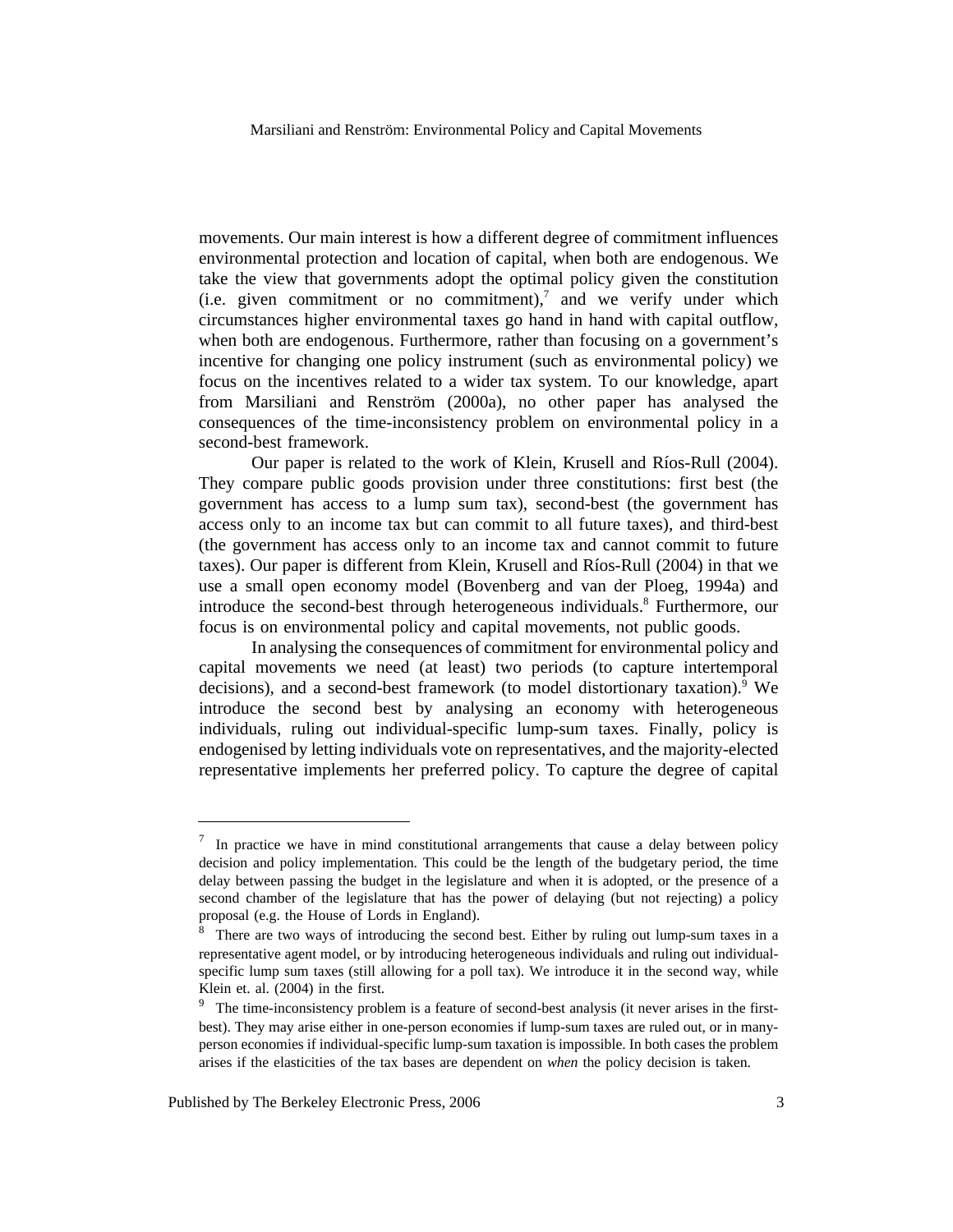movements, we present an open economy where individuals own assets domestically and abroad; the domestic assets are rented to firms. Consequently, we take the difference between the stock of total assets and capital invested in domestic production as measuring the capital being allocated abroad (or alternatively the negative of foreign capital attracted).

Specifically, individuals differ in their learning abilities and this will make them spend different amounts of time on learning, and thereby accumulate different amounts of human capital, which in turn will give rise to wage differentials. Firms are perfectly competitive and employ a CRS technology in physical capital, human capital and emissions. We will consider a tax system consisting of a linear labour tax and an environmental tax (a tax on firms' emissions that generate pollution externalities). The tax receipts are used for provision of a lump-sum transfer. Individuals vote on candidates and the majority elected candidate implements her preferred fiscal policy. Throughout the paper we refer to the *second best* when a government can commit to future tax policy, and the *third best* when it cannot.

In our paper a time-inconsistency problem in labour taxation arises. When the government can commit to a level of the future labour tax, it takes into account that a higher level of the tax causes individuals to switch from labour to study-time. If the government can reoptimise in the future, the individuals have already invested in human capital and that stock is fixed. The individuals only change their labour supply. The elasticity of the labour tax base is (expectedly) smaller. Thus, labour is overtaxed in the third best (when the government takes the tax decision after the individuals have chosen their investment in human capital), because labour supply in efficiency units is less elastic.

We show that changing the constitution from discretion to commitment<sup>10</sup> makes the optimal environmental tax greater and at the same time the economy attracts foreign capital. Then, commitment in tax policies results to be a factor which can explain a negative correlation between environmental protection and capital being relocated abroad. The reason is that the efficiency gain in moving to commitment increases the consumption possibilities of all goods, and if the environment is a normal consumption good, the majority elected representative tends to want to provide more of it, i.e. implementing a larger environmental tax.11 At the same time, under commitment, less capital is allocated abroad. The

 $10$  In practice we have in mind an increase in the length of the budget period, or introducing a second chamber of the legislature with the power of delaying (but not rejecting) a policy proposal (with the members of the second chamber not being elected at the same time or elected at all), like the House of Lords in England.

 $11$  In a static optimal tax setting, Bovenberg and van der Ploeg (1994b) show that higher marginal cost of public funds (i.e. a tighter second-best constraint) implies a lower environmental tax.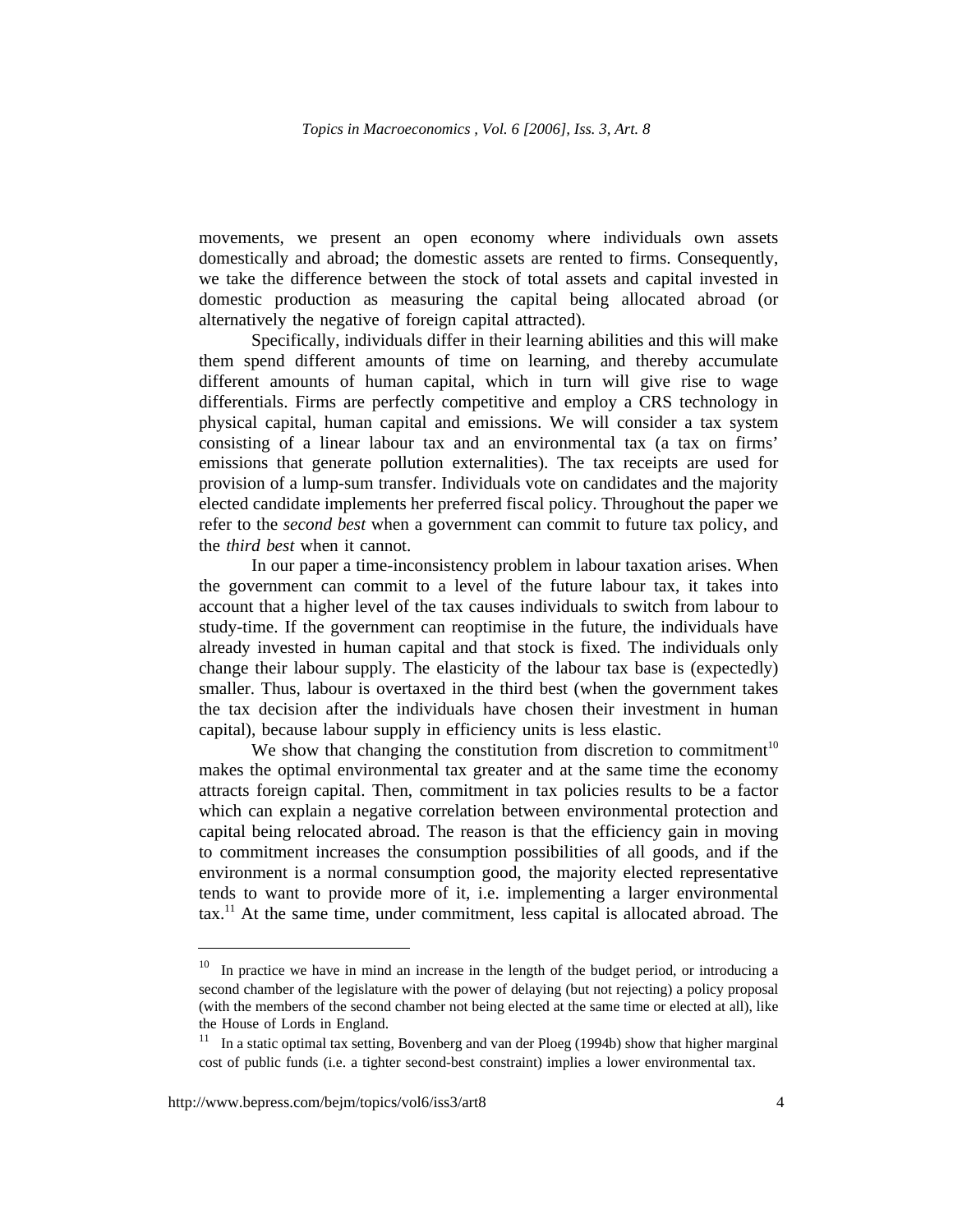reason is that the labour tax is smaller, and human capital investment larger. The larger supply of human capital increases the productivity of physical capital and therefore tends to retain physical capital at home.

This paper is structured as follows. In Section 2 the economy is introduced and the assumptions are formalised, and in Section 3 the economic equilibrium is solved. In Section 4 we characterise individuals' preferences over policy, under the various timing assumptions. In Section 5 we solve three politico-economic equilibria: the first when elections take place in the second period and the majority elected individual implements policy in the second period, the second when elections take place in the first period, but the majority elected individual cannot commit to future taxation, and the third when elections take place in the first period and the majority elected individual can commit. Several questions are of interest. Does a stricter environmental policy go hand in hand with capital locating abroad, when redistributive concerns play a role? And under which constitutions? What is the role of inequality (in terms of learning ability and consequently income distribution) for the implementation of a stringent environmental policy? And how does inequality relate to capital movements? Section 6 concludes the paper.

#### **2. The Economy**

We shall specify an economy which is rich enough to analyse the relationship between environmental policy and capital movements and that formalises the timeinconsistency problem, but simple enough to keep the analysis tractable.

Individuals have preferences over period-one consumption,  $c_0^i$ , period-one time spent learning  $h^i$ , period-two labour supply,  $l^i$ , period-two consumption,  $c^i$ , and period-two provision of clean environment,  $(-x)$ , where *x* denotes pollution. Individuals are indexed by *i* and characterised by their learning ability parameter  $\gamma^i$ , which is distributed according to the distribution function  $\Gamma(i)$ . The ability is known to the individuals while the government only knows the distribution of abilities (Mirrlees, 1971). The labour productivity of the individual in the second period is her time spent learning in period one times her learning ability. Through most of the paper we shall assume that the median (second-period) productivity is not greater than the mean.<sup>12</sup> Furthermore, we normalise the population size to unity.

In the first period individual *i* (with ability  $\gamma$ ) receives a lump-sum endowment  $W_0$ , which is used for period-one consumption, and savings in assets

<sup>&</sup>lt;sup>12</sup> This implies an assumption on the distribution of learning abilities,  $\Gamma$ . See further Section 3.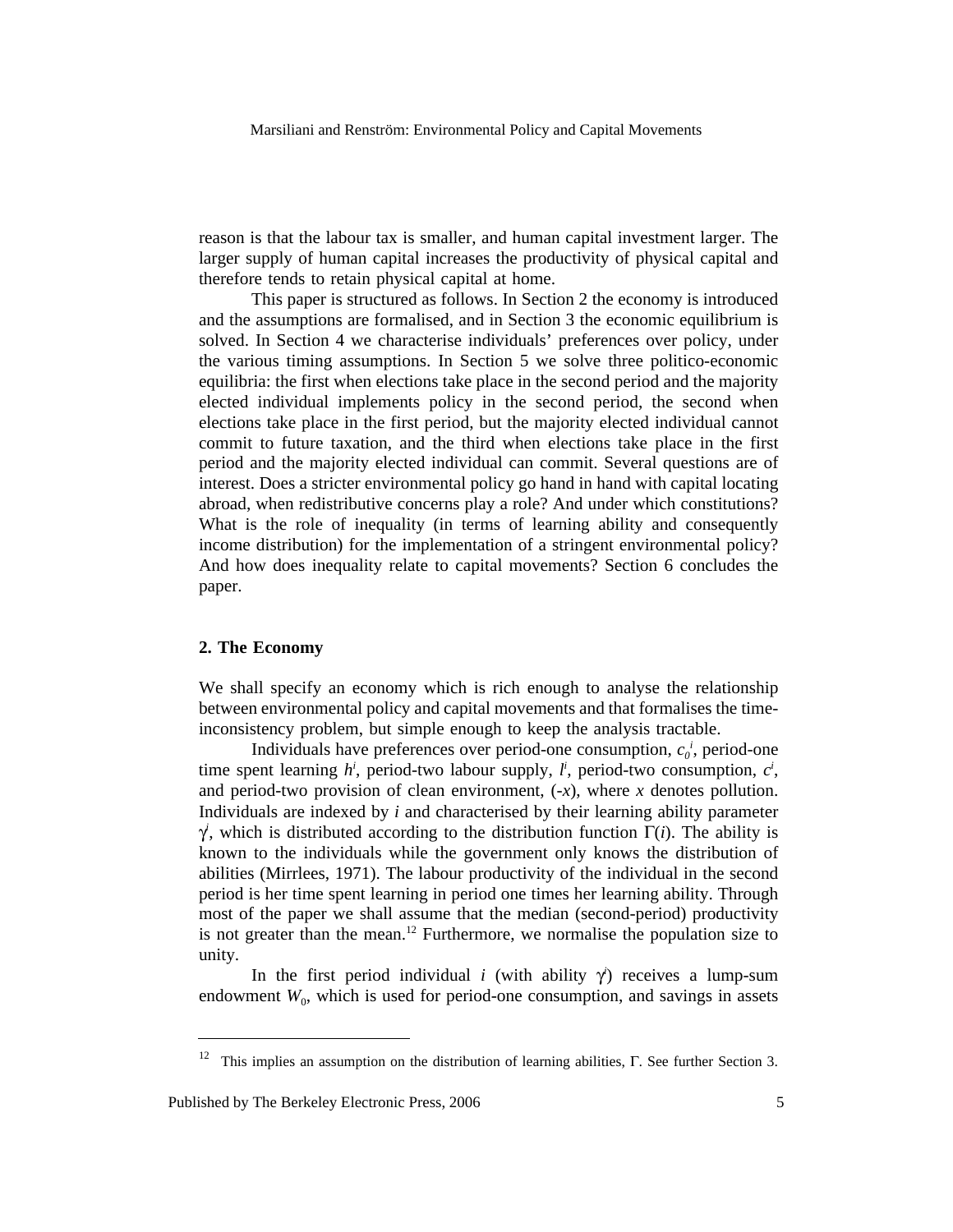$a^i$ . In the second period, before production takes place, these assets can be invested both domestically (i.e. rented as physical capital to domestic firms, with *R* the rental price of capital) and abroad (foreign investments.<sup>13</sup> The difference between total assets and productive capital denotes capital outflow. In the second period, the individual supplies labour, and earns the pre-tax wage rate *w*, per unit of efficient labour. The after-tax wage income plus a lump-sum transfer from the government, *T*, and the returns on assets are used for consumption. The price of consumption is normalised to unity. Pollution *x* is generated by production, which takes place in period two. The government provides lump-sum transfers by taxing labour income at rate  $\tau^l$ , and pollution at rate  $\tau^{r}$ .<sup>14</sup> The after-tax wage is denoted ω. In order to gain tractability, we assume specific functional forms. The next section states these assumptions.

#### **2.1. Assumptions**

#### **A1 Individuals' Preferences**

The utility function is assumed to be of the form

$$
U_0^i = \ln \left( c_0^i - \eta \frac{h^{i^{1+\epsilon}}}{1+\epsilon} \right) + \beta U^i \qquad (1a)
$$

where the second period utility is

$$
U^{i} = \ln \left( c^{i} - \eta \frac{l^{i^{1+\epsilon}}}{1+\epsilon} \right) - \Psi(x)
$$
 (1b)

and where  $h^i, l^i \geq 0, \varepsilon > 1$ , and the parameters  $\beta$ , and  $\eta$  are strictly positive. Leisure has been normalised to 1 and *x* denotes aggregate pollution.  $\Psi'(x) > 0$ , and  $\Psi''(x) \ge$  $\Omega$ .

#### **A2 Individuals' Constraints**

The individuals' budget constraints are

<sup>&</sup>lt;sup>13</sup> Under perfect foresight, in equilibrium, nobody has an incentive to relocate their capital on the international market, since the return on domestic investment will equal the return on the international market.

 $14$  We have not introduced capital taxes, but in Section 6 we discuss the likely consequences of including capital taxation. For source based capital taxation our analysis remains unchanged (see Section 6).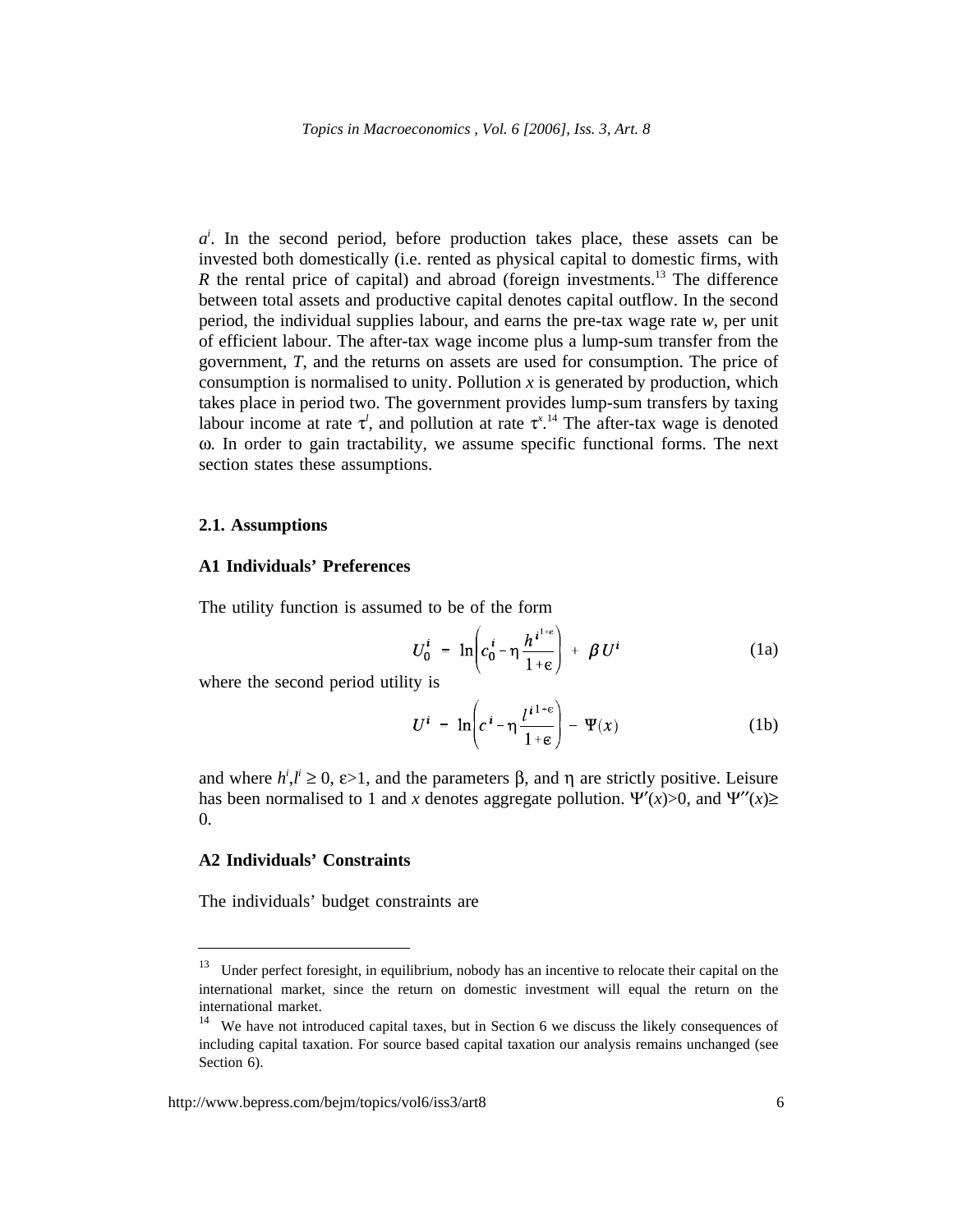$$
c_0^i + a^i \leq W_0 \tag{2a}
$$

$$
c^i \leq R a^i + \omega h^i \gamma^i l^i + T \tag{2b}
$$

where  $\omega = (1 - \tau^l)w$  is the after tax wage.

### **A3 Production**

A large number of firms operate with a Cobb-Douglas technology in physical capital, labour (in efficiency units) and pollution. Production  $y_t$ , can therefore be calculated as if there was a representative firm employing aggregate labour *H*, physical capital *k* and emissions *x*

$$
y = A k^{\alpha} x^{\mu} H^{1-\alpha-\mu} \quad (3) \qquad \text{where} \qquad H = \int h^{i} \gamma^{i} l^{i} d\Gamma(i) \tag{4}
$$

### **A4 Government's Constraint**

The tax receipts are fully used for lump-sum transfers

$$
T = \tau^l w H + \tau^x x \tag{5}
$$

#### **A5 Representative Democracy**

The tax rates,  $\tau_i^l$ ,  $\tau_i^x$  and, consequently, the spending decision are determined by a majority elected representative, under either of three constitutions:

(a) elections are held in period 2, and the majority elected representative chooses taxes before the choice on period-2 labour supply and consumption is taken, and before the allocation of assets at home and abroad are made;

(b) elections are held in period 1, and the majority elected representative chooses taxes in period 2, before the choice on period-2 labour supply and consumption is taken, and before the allocation of assets at home and abroad are made;

(c) elections are held in period 1, and the majority elected representative chooses taxes before both period 1 and period 2 decisions are taken.

Cases (a), (b), and (c) are referred to as *no commitment* (third best), *partial commitment* (third best), and *full commitment* (second best), respectively.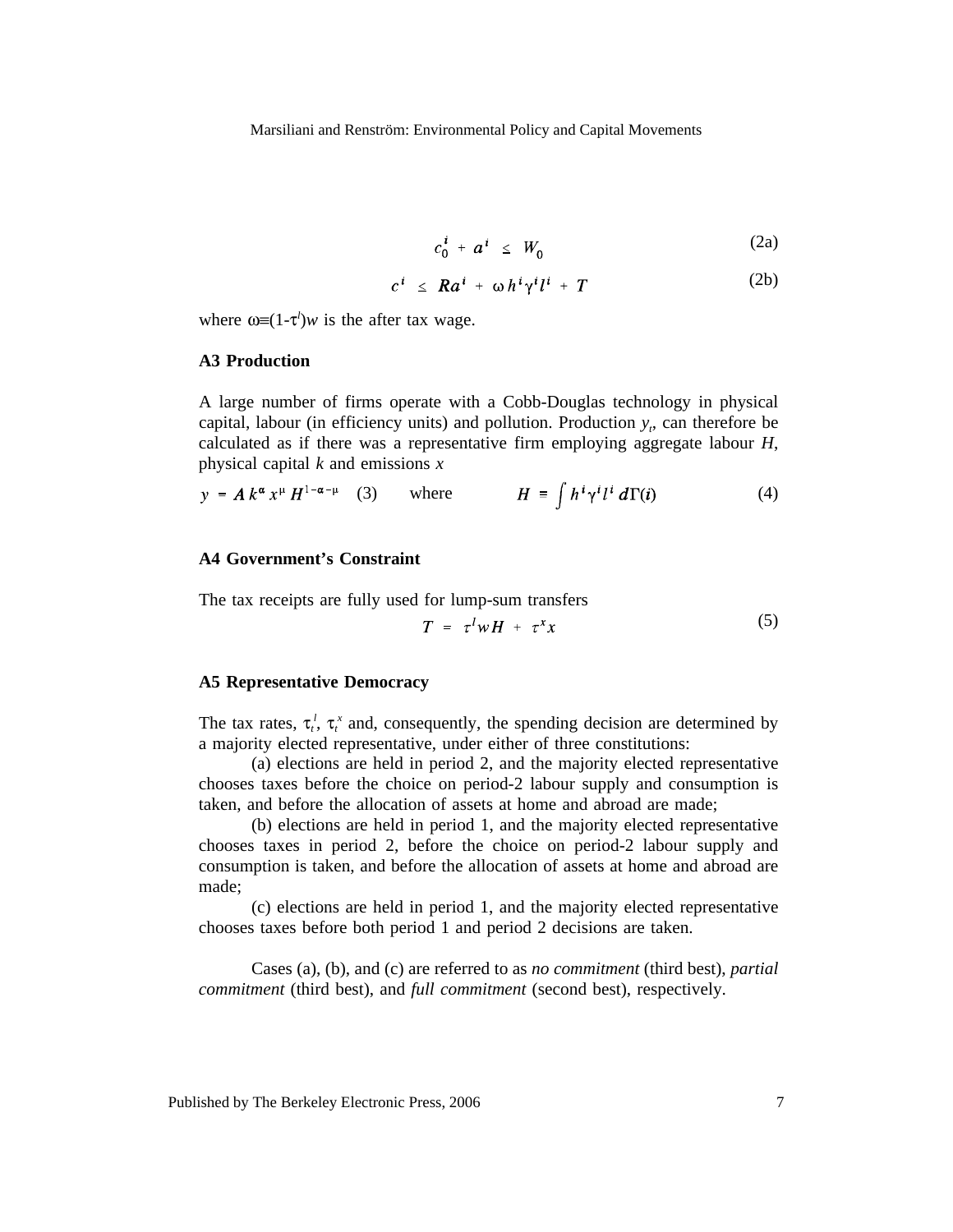#### **3. Economic Equilibrium**

In this section, the individual and aggregate economic behaviour are solved for given arbitrary tax rates and public expenditure. We solve the model recursively, first the second period equilibrium, then the first. We focus on interior solutions.

#### **3.1. Second Period Individual Economic Behaviour**

Maximisation of (1b) subject to (2b), taking  $h^i$  and  $a^i$  as given, gives the individuals' labour supply

$$
l^{i} = \left(\frac{\gamma^{i}}{\eta}\right)^{\frac{1}{e}} \left(\omega h^{i}\right)^{\frac{1}{e}}
$$
 (6)

and indirect utility (up to an additive constant)

$$
\max U^{i} = \ln \left(Ra + \frac{\epsilon}{1+\epsilon} \left(\frac{1}{\eta}\right)^{\frac{1}{\epsilon}} (\gamma^{i})^{\frac{1+\epsilon}{\epsilon}} (\omega h^{i})^{\frac{1+\epsilon}{\epsilon}} + T\right)
$$
(7)

We notice that the higher the after-tax salary is, the higher is the labour supply. Individuals with more human capital (larger *hi* ) will supply more labour (everything else being equal).

A direct property of the preferences in (1) is that all income effect is removed from the labour supply and carried over to consumption. An increase in lump-sum allowance therefore makes the individual consume more, without changing the labour decision.

#### **3.2. First Period Individual Economic Behaviour**

Substituting (7) into (1a) and maximising subject to (2a) gives an individual's choice of the level of *h* and *a* as functions of the second period after-tax wage rate, ω, and second-period productivity,

$$
h^{i} = \boldsymbol{R}^{-\frac{\epsilon}{e^{2}-1}} \left(\frac{\omega \gamma^{i}}{\eta}\right)^{\frac{1}{e-1}}
$$
(8)

$$
a^{i} = -\frac{T}{(1+\beta)R} - \frac{\varepsilon + \beta}{(1+\varepsilon)(1+\beta)} \eta R^{-\frac{\varepsilon}{\varepsilon-1}} \left( \frac{\omega \gamma^{i}}{\eta} \right)^{\frac{1+\varepsilon}{\varepsilon-1}} + \frac{\beta}{1+\beta} W
$$
(9)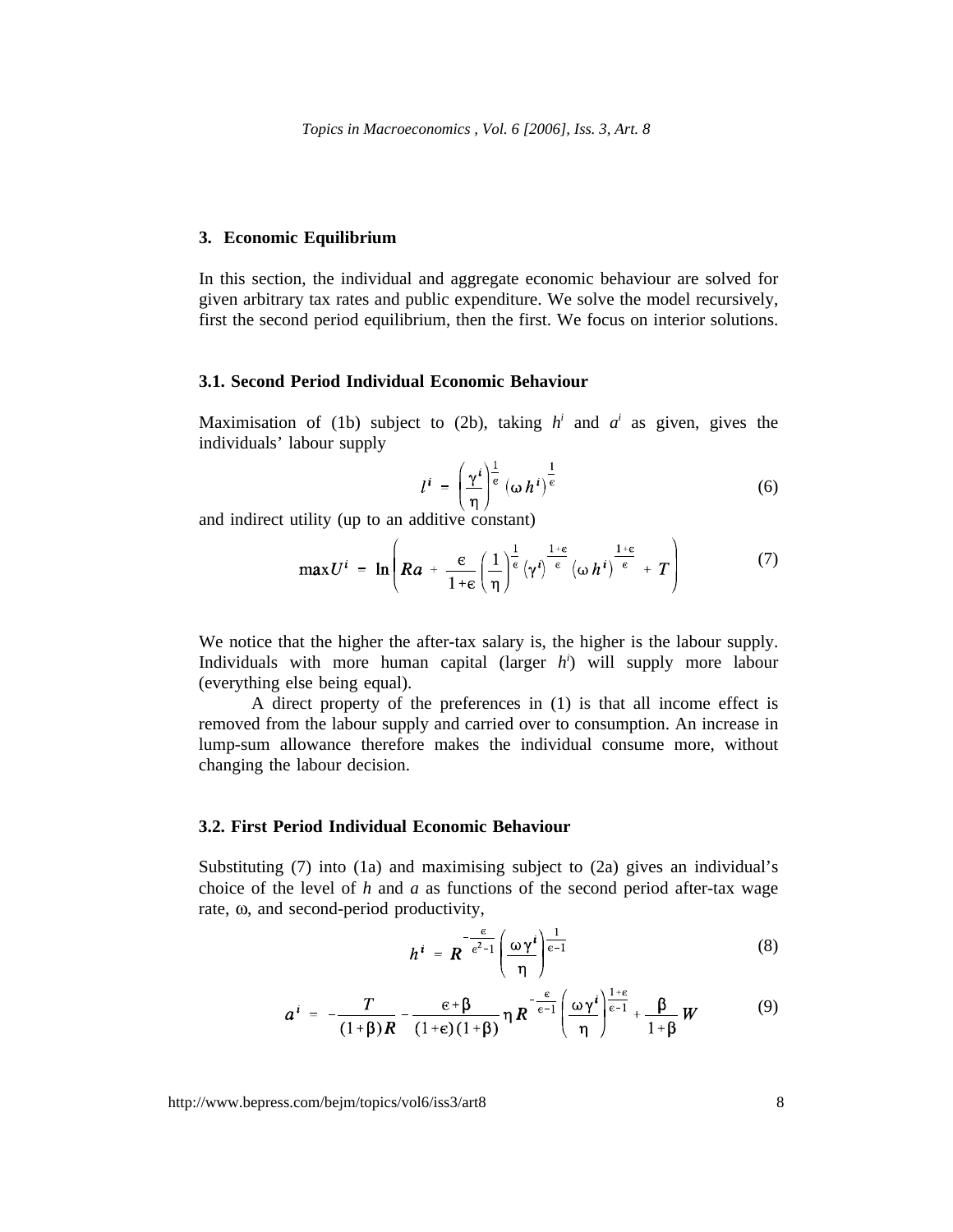We notice that there is a trade-off between time spent studying and investment in assets: a higher rate of interest causes individuals to study less and to invest more in assets. We also see that the higher the after-tax wage is, the longer is the time spent learning.<sup>15</sup> Also, what will matter for the individual's attitude towards redistribution is not the ability to learn, but the productivity in work in the second period. The productivity in work is  $\gamma h^i$ , which is proportional to  $\gamma^{(1+\epsilon)/(\epsilon-1)}$ . This is the key measure we will refer to in the rest of the paper.

#### **3.3. Aggregate Economic Behaviour**

The second- and first-period aggregate economic behaviour is generated by aggregating the individuals' quantities obtained in Sections 3.1 and 3.2 respectively. To obtain the aggregate labour supply (in efficiency units), defined in (4), we integrate (8) over the population to get

$$
H = \tilde{h} \left(\frac{\omega}{\eta}\right)^{\frac{1}{\epsilon}} \tag{10}
$$

where

$$
\tilde{h} = \int (\gamma^i h^i)^{\frac{1+\epsilon}{\epsilon}} d\Gamma(i) = \tilde{\gamma} R^{\frac{-1}{\epsilon-1}} \left(\frac{\omega}{\eta}\right)^{\frac{1}{\epsilon} \frac{1+\epsilon}{\epsilon-1}} \qquad (11) \qquad \tilde{\gamma} = \int (\gamma^i)^{\frac{1+\epsilon}{\epsilon-1}} d\Gamma(i) \qquad (12)
$$

The difference between the second and first periods is that in the second period individuals have invested in their human capital and assets and consequently *h* and *a* are fixed, while viewed from the first period *h* and *a* are functions of the taxes.  $\tilde{\gamma}$  is the  $(1+\varepsilon)/(\varepsilon-1)$ <sup>th</sup> moment of the ability distribution, and is linearly related to the average work productivity. Whether an individual earns a higher/lower wage rate (per hour) than average depends whether the ratio  $\gamma^{(1+\epsilon)/(ε-1)}/\tilde{\gamma}$  is greater/smaller than unity.

#### **3.4. Firm's Behaviour**

The representative firm chooses the pollution level so that the marginal product

<sup>&</sup>lt;sup>15</sup> If we are in the third best, so that the policy decision is not yet taken, the individuals make their private choices on the basis of the expected policy outcome (i.e. the expected after tax wage ω<sup>e</sup>). In equilibrium the actual policy outcome will coincide with the expected one ω=ω*<sup>e</sup>* .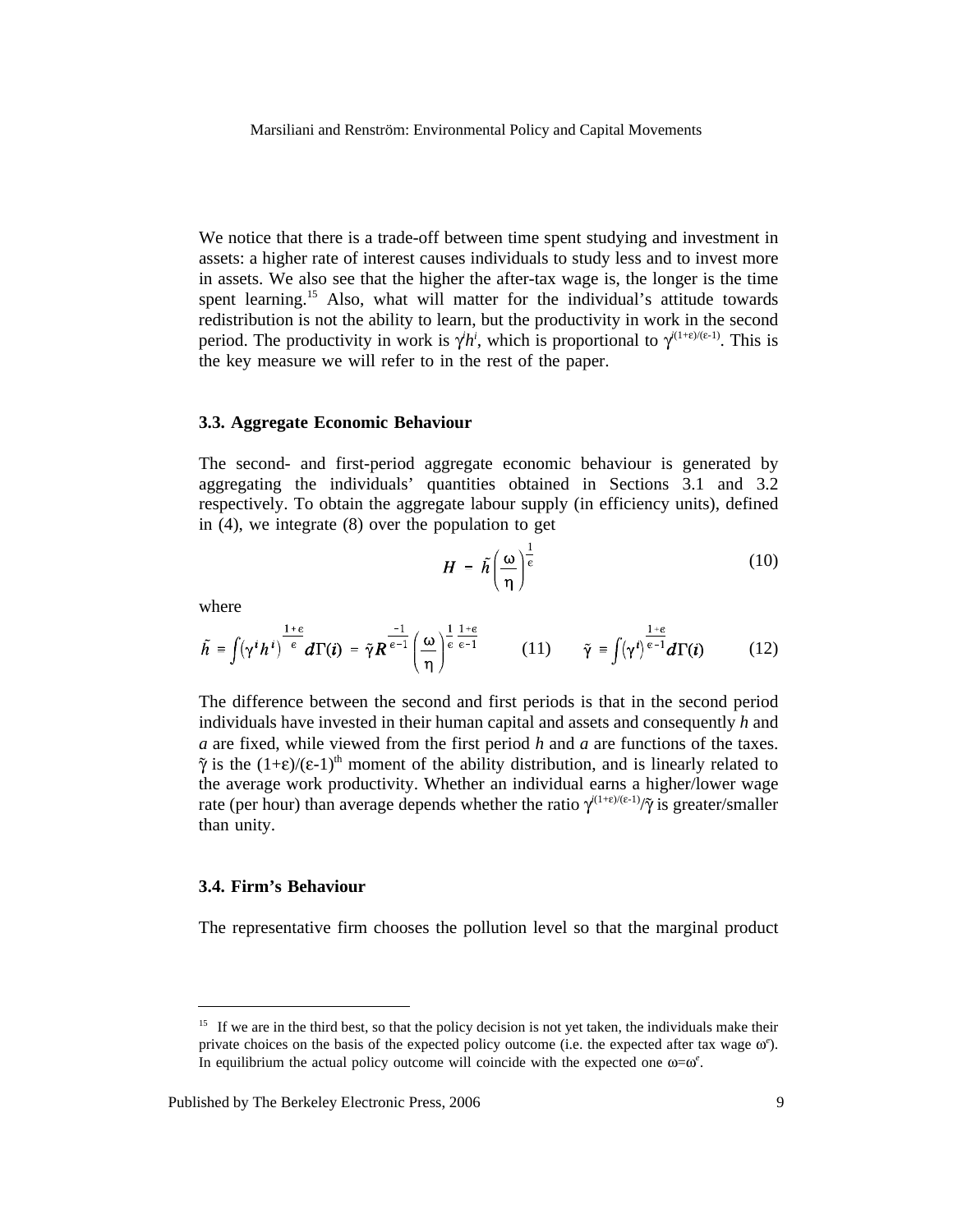of pollution equals the tax rate, i.e.  $\tau^x = F_{x}$ <sup>16</sup> The firm's optimality condition with respect to *k* (i.e.  $F_k=R$ ) gives optimal *k*, and production, as functions of *x* and *H* 

$$
k = (\alpha A/R)^{\frac{1}{1-\alpha}} x^{\theta} H^{1-\theta} \qquad (13) \qquad y = \tilde{F} = \tilde{A} x^{\theta} H^{1-\theta} \qquad (14)
$$

where

$$
\theta = \mu/(1-\alpha) \qquad (15) \qquad \tilde{A} = A(\alpha A/R)^{1-\alpha} \qquad (16)
$$

In the next section, we shall examine the policymakers' preferences over fiscal policy.

#### **4. Preferences over Policy**

Any individual elected into office will choose policy to maximise her own utility, subject to the government budget constraint. We therefore need to characterise how each type would choose policy. Policy will then be a function of the type in office, and we can construct a voting equilibrium (in section 5) where individuals vote over candidates.

First, it is more convenient optimising with respect to the after-tax wage, ω, and the amount of the polluting factor, *x*, used, rather than with respect to the tax rates themselves. In fact, in equations  $(6)-(11)$ ,  $(13)-(14)$  only  $\omega$  and x appear. We only need to rewrite the government's budget constraint in terms of those quantities. Equation (5) can be written as  $(17)$ 

$$
T = (1 - \alpha) \tilde{A} x^{\theta} H^{1 - \theta} - \omega H \tag{17}
$$

 $\pmb{\alpha}$ 

The timing matters only to the extent that *H* (aggregate efficient supply of human capital) responds differently to changes in the after-tax wage, depending on when the tax decision is taken. In fact, the first-order conditions will take the same form under the various assumptions about timing. This is due to the fact that the elected individual chooses  $l^i$  (and  $a^i$ ,  $h^i$  if commitment) as well as policy, so the derivatives of  $l^i$  (and  $a^i$ ,  $h^i$  if commitment) with respect to policy can be ignored (by the Envelope condition). The problem of a hypothetical candidate is to

<sup>&</sup>lt;sup>16</sup> We will use this relation later in Section 4, to replace the pollution tax rate in the government's budget constraint. In the policy maker's problem, we will optimise with respect to pollution, and later on back out the implied pollution tax rate.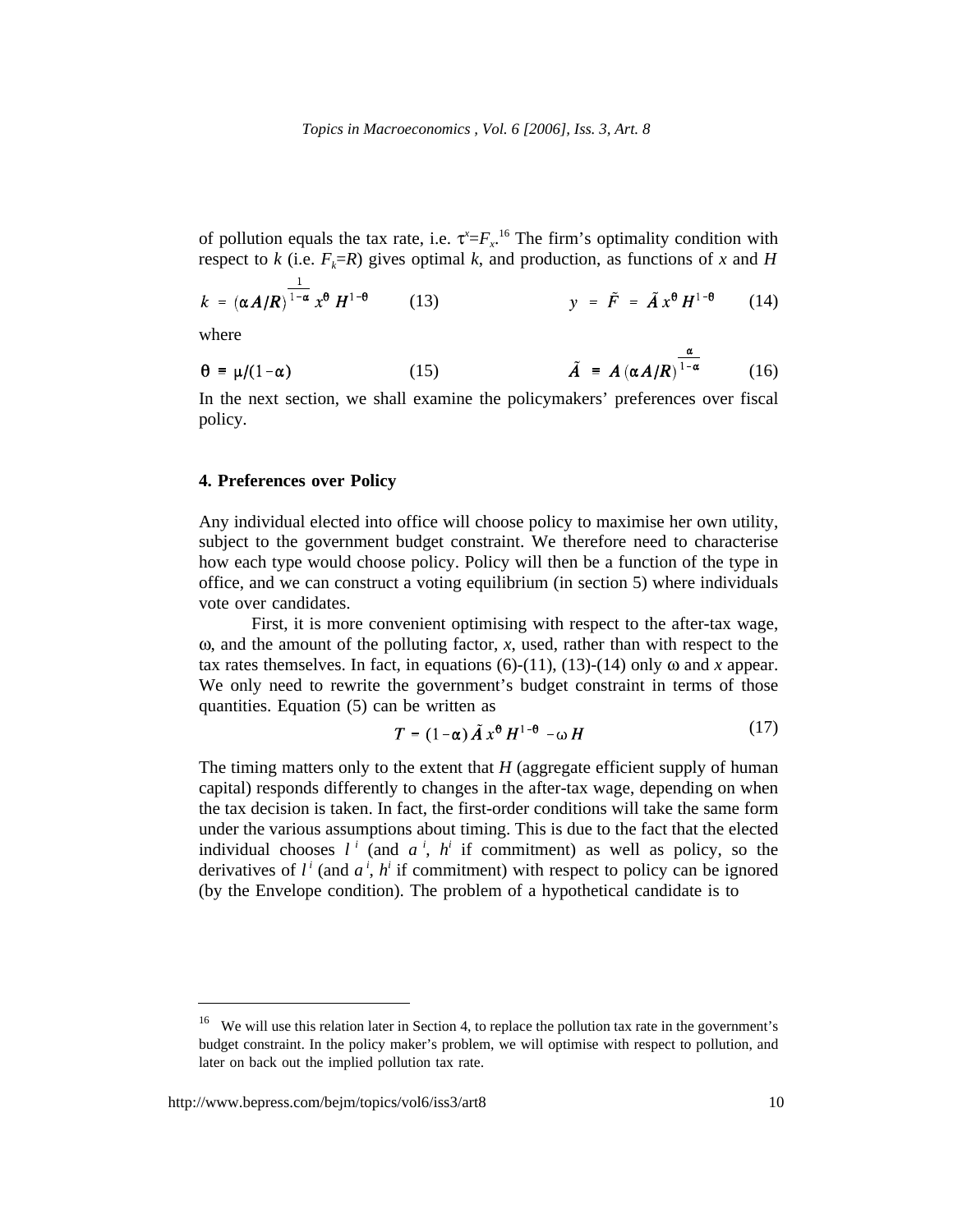$$
\max_{\omega, x} \ln \left( R a^{i} + \omega h^{i} \gamma^{i} l^{i} + T - \eta \frac{(l^{i})^{1+\epsilon}}{1+\epsilon} \right) - \Psi(x) \tag{18}
$$

subject to (17), (effects on  $l^i$ ,  $a^i$ , and  $h^i$  can be ignored by the Envelope condition). The first-order conditions to (18) are

$$
h^i \gamma^i l^i + \frac{\partial T}{\partial \omega} = 0 \tag{19}
$$

$$
\frac{\partial T/\partial x}{Ra^{i} + \omega h^{i} \gamma^{i} l^{i} + T - \eta (1 + \epsilon)^{-1} (l^{i})^{1 + \epsilon}} - \Psi'(x) = 0
$$
 (20)

These conditions have to be evaluated under the different assumptions of timing. First we clarify how they differ.

#### (a) *No commitment*

An individual, if elected in the *second* period, will take the decision upon  $\omega$  and *x*, taking as given the quantity of  $\tilde{h}$ . Optimal policy will be a function of the identity of the candidate and  $\tilde{h}$ , which in turn is a function of ω*<sup>e</sup>* (i.e. of *expected* ω).

#### (b) *Partial commitment*

An individual, if elected in the *first* period, will take the decision upon ω and *x*, given the quantity of  $\tilde{h}$ . However, the choice of  $\omega$  and *x* have to be compatible with the expectations of  $\omega$  in  $\tilde{h}$ . This is so because individuals will observe who the elected candidate is already in the first period and can form expectations of ω based on the identity of the candidate. Optimal policy will be a function of the identity of the candidate only.

#### (c) *Full commitment*

An individual, if elected in the first period, will take the decision upon ω and *x*, recognising the influence on  $\tilde{h}$ .

Since from the policymaker's point of view  $\tilde{h}$  is given under both partial and no commitment, partial commitment can be treated as no commitment for time being.

Aggregate labour in efficiency units as a function of policy can be written in one equation, with the parameters reinterpreted under the various timing assumptions. Combining (10) and (11) we can write  $(2.1)$ 

$$
H = \sigma \, \omega^{1/\nu} \tag{21}
$$

where

Published by The Berkeley Electronic Press, 2006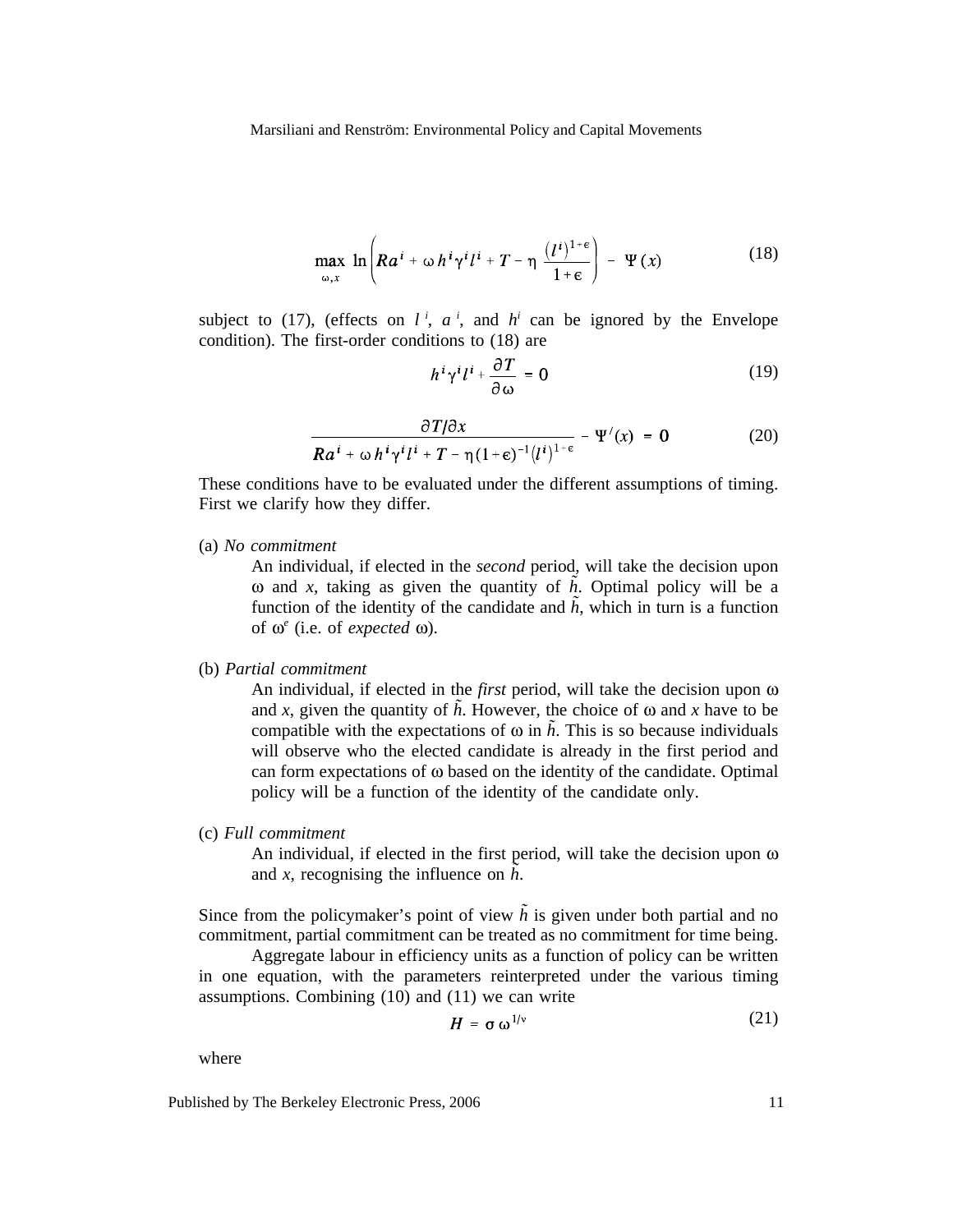*Topics in Macroeconomics , Vol. 6 [2006], Iss. 3, Art. 8*

$$
\sigma = \begin{cases}\n(R\eta^2)^{\frac{-1}{e-1}}\tilde{\gamma} & \text{if commitment} \\
(R\eta^2)^{\frac{-1}{e-1}}\tilde{\gamma}(\omega^e)^{\frac{1}{e}}^{\frac{1-e}{e-1}} & \text{if no commitment} \\
v = \begin{cases}\n\frac{e-1}{2} & \text{if commitment} \\
e & \text{if no commitment}\n\end{cases}\n\end{cases}
$$
\n(22)

Next, since all individuals have the same expectations (regardless timing) we can write

$$
h^{i}\gamma^{i}l^{i} = H\hat{\gamma}^{i} \qquad (24) \qquad \text{where} \qquad \hat{\gamma}^{i} \equiv \gamma^{i(1+\epsilon)/(e-1)}/\tilde{\gamma} \qquad (25)
$$

Differentiating (17) with respect to  $\omega$ , using (21), and inserting the derivative into the first-order condition (19) gives

$$
h^{i}\gamma^{i}l^{i} + \left[ (1-\theta)(1-\alpha)\tilde{A}x^{\theta}H^{-\theta} - \omega \right] \frac{1}{\nu} \frac{H}{\omega} - H = 0 \qquad (26)
$$

Using (24) and rearranging gives

$$
\omega = m^i x^{\theta} H^{-\theta} \tag{27}
$$

where

$$
m^{i} = \frac{(1 - \theta)(1 - \alpha)\tilde{A}}{1 + v(1 - \hat{\gamma}^{i})}
$$
 (28)

Also, substituting (27) into (21) gives

$$
\omega = (m^{i})^{\frac{\nu}{\nu+\theta}} (x/\sigma)^{\frac{\theta\nu}{\nu+\theta}}
$$
  

$$
H = (m^{i})^{\frac{1}{\nu+\theta}} \sigma^{\frac{\nu}{\nu+\theta}} x^{\frac{\theta}{\nu+\theta}}
$$
 (29)

Since  $w=(1-\alpha-\mu)\tilde{A}x^{\theta}H^{\theta}$ , and  $1-\tau'=\omega/w$ , equation (27) gives (also using (15))

$$
\tau^l = \frac{v(1-\hat{\gamma}^t)}{1+v(1-\hat{\gamma}^t)}
$$
(30)

as the labour tax rate preferred by individual *i*.

Recall that  $\hat{\gamma}$  is the ratio of individual *i*'s labour productivity to the average labour productivity. If  $\hat{\gamma}$  is smaller than unity the individual earns less wage per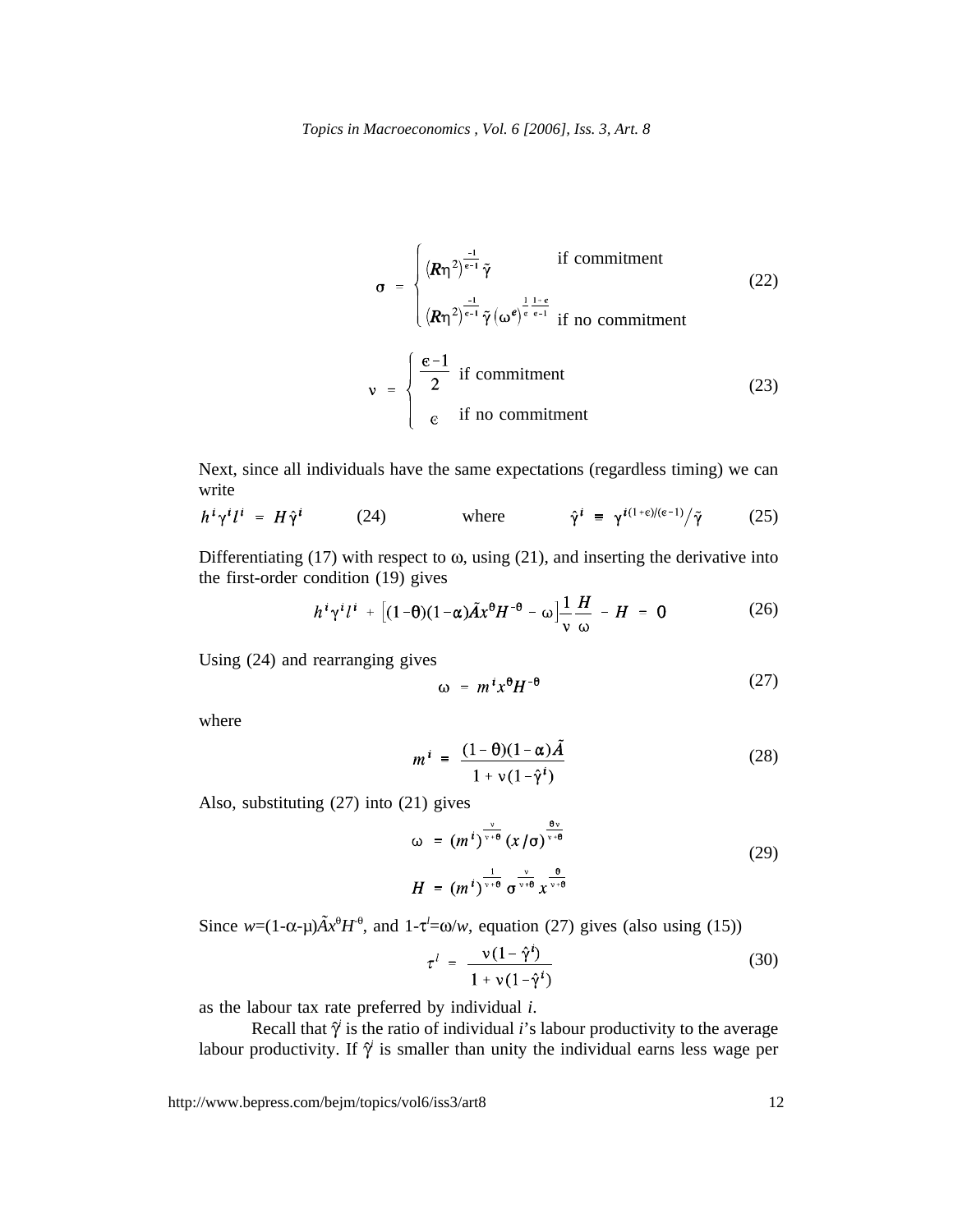hour worked than the average. Since ν takes on different values depending on the timing, the same individual prefers a different tax rate under different timing assumptions. In fact, since  $v$  is larger under no commitment than under commitment, the labour tax is larger under no commitment than under commitment. The reason is that the tax base *H* is less elastic under no commitment and thus would be over taxed. We also see that, given the timing, an individual with greater learning ability prefers to tax labour less.

We will now make a complete characterisation of the choice of a hypothetical individual in office. This will involve substituting for ω*H*, as a function of the identity of the decision maker and of  $x$  (equation (28)), into (19) and finding  $\partial x/\partial \hat{\gamma}$ . It turns out that  $\partial x/\partial \hat{\gamma} > 0$  under all timing assumptions (see the appendix). Since  $\frac{\partial m^i}{\partial \gamma^i} > 0$ , then by (28)  $\frac{\partial \omega}{\partial \gamma^i} > 0$ , so the decisions are monotone in the decision maker's learning ability.

**Lemma 1** *If one assumes* A1-A5, *and considers a hypothetical decision maker*  $\hat{\gamma}$ <sup>\*</sup>, then the decision maker's choice will be functions of  $\hat{\gamma}^*$  with the following *properties*

$$
\frac{\partial \tau^l}{\partial \hat{\gamma}^*} < 0 \ , \ \frac{\partial \omega}{\partial \hat{\gamma}^*} > 0 \ , \ \frac{\partial x}{\partial \hat{\gamma}^*} > 0 \ , \tag{31}
$$

*and for any given* γˆ \*

τ*<sup>l</sup>* (*no commitment*) > τ*<sup>l</sup>* (*commitment*).

*Proof*: See the appendix.

We will now turn to the characterisation of the various politico-economic equilibria, and examine the consequences of time inconsistency on environmental policy and capital movements.

#### **5. Politico-Economic Equilibria**

Regarding voting we have a one-dimensional choice space (the identity of the decision maker). We now need to examine the individuals' preferences over candidates (potential decision makers). If preferences over candidates are single peaked, then we know that the candidate preferred by the median individual in the voting distribution cannot lose against any other candidate in a binary election. Denote a hypothetical decision maker by superscript \*. Substitute the policy functions in Lemma 1 into individual i's indirect utility, to obtain an indirect utility in terms of  $\hat{\gamma}$ . This indirect utility has the following properties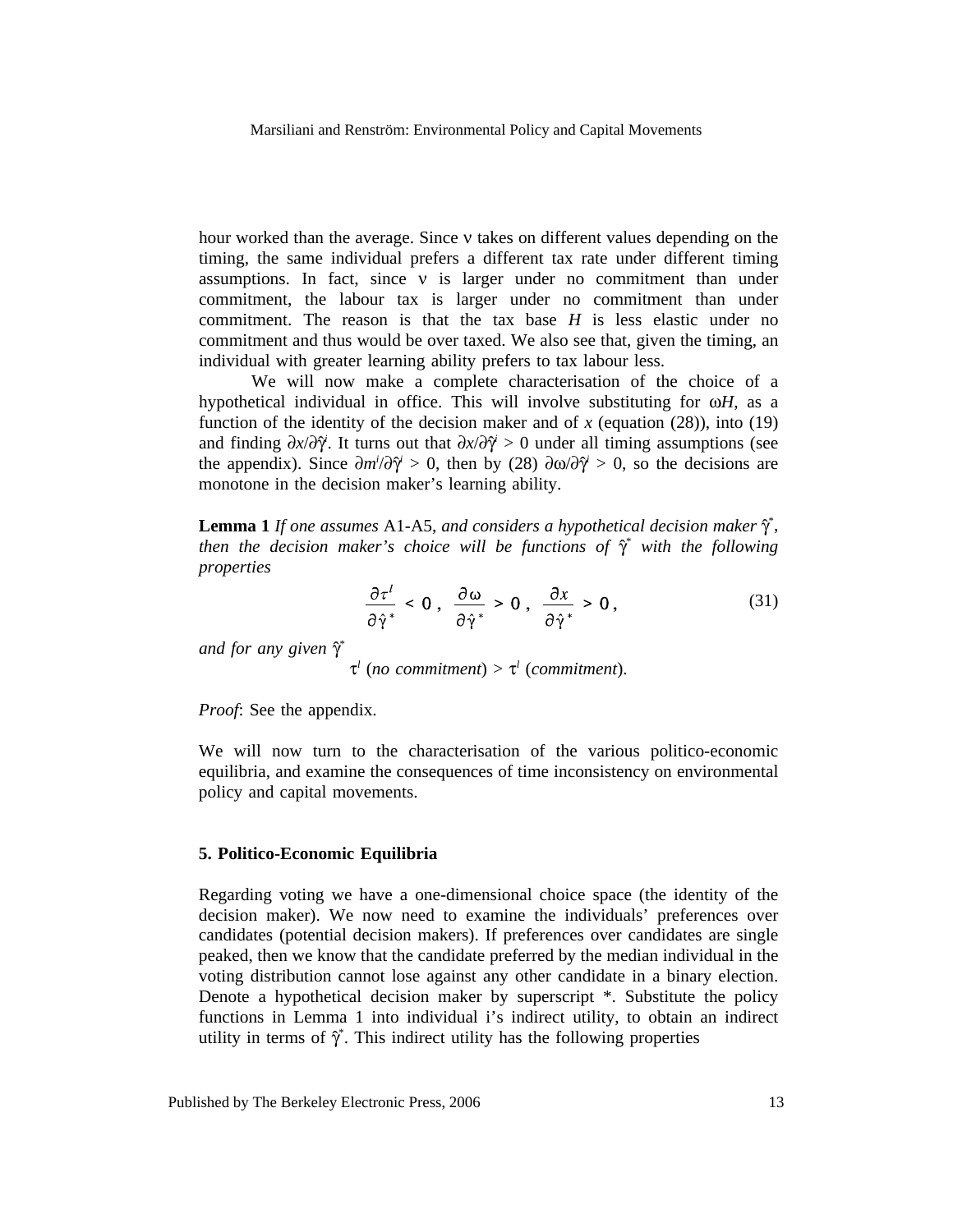**Lemma 2** *If one assumes* A1-A5, *then individual i's preferences over candidates'* γˆ \* *are single peaked, with the maximum attained*

*at* γˆ \* =ˆγ *<sup>i</sup> if no commitment,*  $at \hat{\gamma}^* = (1+\varepsilon)/(2\varepsilon) + [(\varepsilon-1)/(2\varepsilon)]\hat{\gamma}$  *if partial commitment, and at* γˆ \* =ˆγ *<sup>i</sup> if full commitment.*

*Proof*: See the appendix.

**Lemma 3** *If one assumes* A1-A5, *then the economic equilibrium under partial commitment with policymaker* γˆ \* *coincides with the economic equilibrium under* full commitment with policymaker  $\hat{\gamma}^* = (1+\varepsilon)/(2\varepsilon) + [(\varepsilon-1)/(2\varepsilon)] \hat{\gamma}^*$ .

*Proof*: Inserting  $\hat{\gamma}^*$  in equation (30), and evaluating under no commitment (v= $\varepsilon$ ), gives the same labour tax as when inserting  $\hat{\gamma}^*$  in equation (30) and evaluating under full commitment ( $v=(\epsilon-1)/2$ ). If the labour tax is the same in both equilibria, then by equation (20), also the pollution level  $x$  is the same in both equilibria. QED

Lemma 2 implies that we have a median-voter equilibrium, and that we can completely characterise policy making given the underlying distribution of abilities. The single peakedness follows from the monotonicity in the policy variables with respect to the ability of the decision maker. Lemma 2 also implies that when individuals vote in the first period, but the elected policymaker implements policy in the second period, they will vote strategically on a representative with a different (higher) ability than themselves.

**Proposition 1** *If one assumes* A1-A5, *then in politico-economic equilibrium, the economic equilibrium under partial commitment* (*voting in period* 1, *policy decision in period* 2) *coincides with the economic equilibrium under full commitment* (*voting and policy decision in period* 1), *and the policymaker has a higher ability in the partial commitment than in the full commitment equilibrium*.

*Proof*: Follows from Lemma 1, 2, 3. QED

Proposition 1 implies that due to strategic voting, the period-one elected representative will implement the same policy in period 2, as a period-one elected representative would have implemented in period 1. Thus the partial-commitment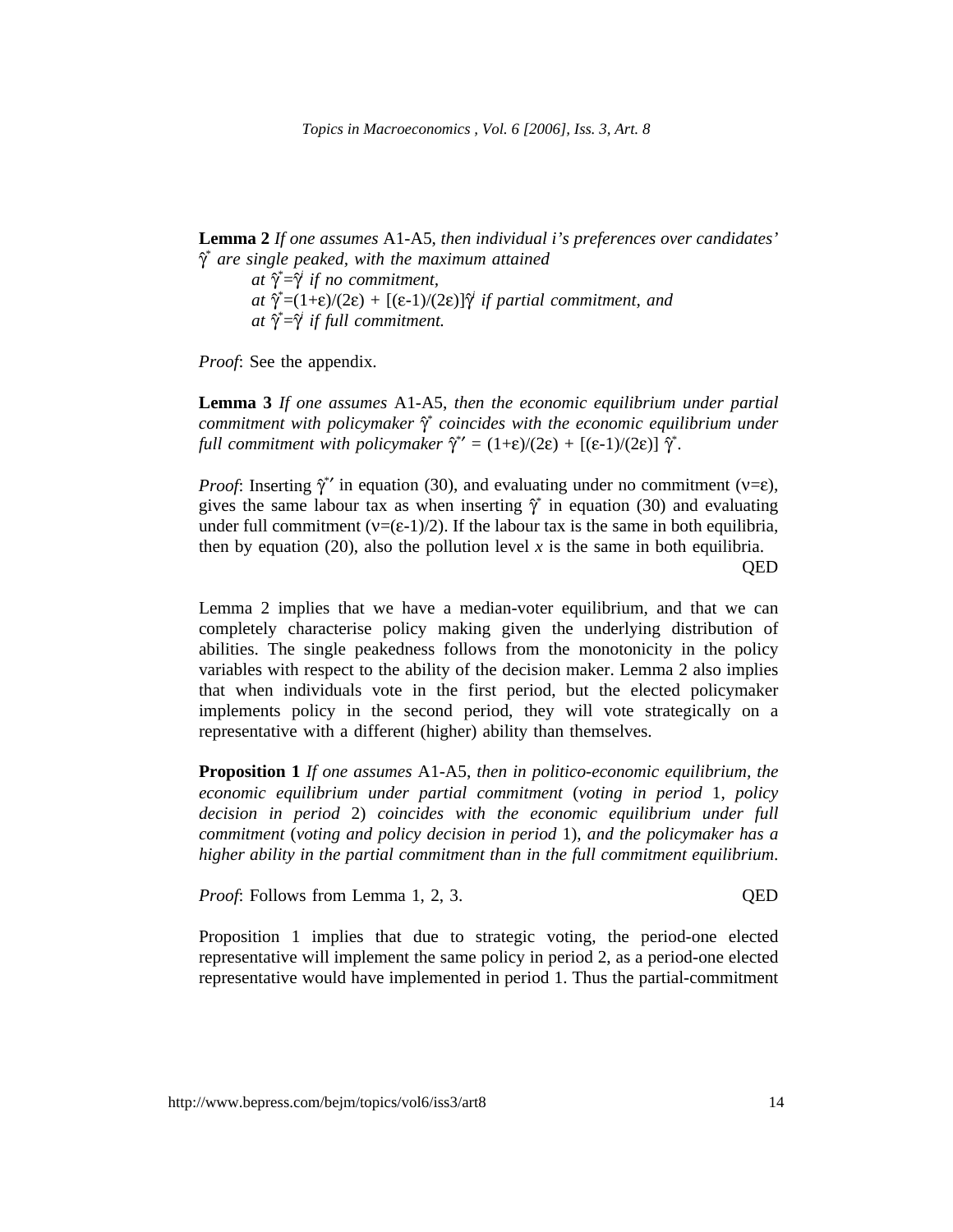equilibrium will coincide with the full-commitment equilibrium.<sup>17</sup> Since the partial commitment equilibrium coincides with the full commitment equilibrium we will not distinguish between them two. We will henceforth only refer to *commitment* versus *no commitment*.

**Proposition 2** *If one assumes* A1-A5, *then in politico-economic equilibrium the following holds*

$$
\frac{\partial \tau^l}{\partial \hat{\gamma}^*} < 0 \ , \ \frac{\partial \omega}{\partial \hat{\gamma}^*} > 0 \ , \ \frac{\partial x}{\partial \hat{\gamma}^*} > 0 \ , \tag{32}
$$

where  $\hat{\gamma}^*$  *is the median, and given any*  $\hat{\gamma}^*$ τ*<sup>l</sup>* (*no commitment*) > τ*<sup>l</sup>* (*commitment*).

*Proof*: Follows from Lemma 1-2. QED

We notice that the wage tax decreases in the productivity of the decisive individual. This is a standard result, and is caused by the fact that a less productive individual has more to gain from redistributive taxation.

Furthermore, labour is *overtaxed* when no commitment is possible (i.e. in the third best). This is because once the individuals have invested in their human capital, the elasticity of labour supply in efficiency units with respect to taxes is less elastic (at that stage, it is too late to spend more time learning). When commitment is possible, individual responses to changes in wages are greater. We see also from (30) that the greater the difference between the median productivity and the average, the greater is the difference between the commitment and the no commitment solution. Thus, inequality (in the form of skewness of the distribution) makes the time-inconsistency problem more severe.

Finally, pollution in absolute terms is increasing in the productivity of the decisive individual. This is so because this individual wishes to tax labour less, inducing individuals to accumulate more human capital, which in turn makes pollution more productive.

Next, when we make all individuals identical we have the following result:

 $17$  We do not expect this is a general property though, but is due to the assumptions regarding utilities and technologies. Generally one should not expect all policy variables to exactly coincide. When policy is one-dimensional, though, and the candidate space is rich (continuous), the full commitment and partial commitment ought to coincide. This happens indeed in Persson and Tabellini (1994).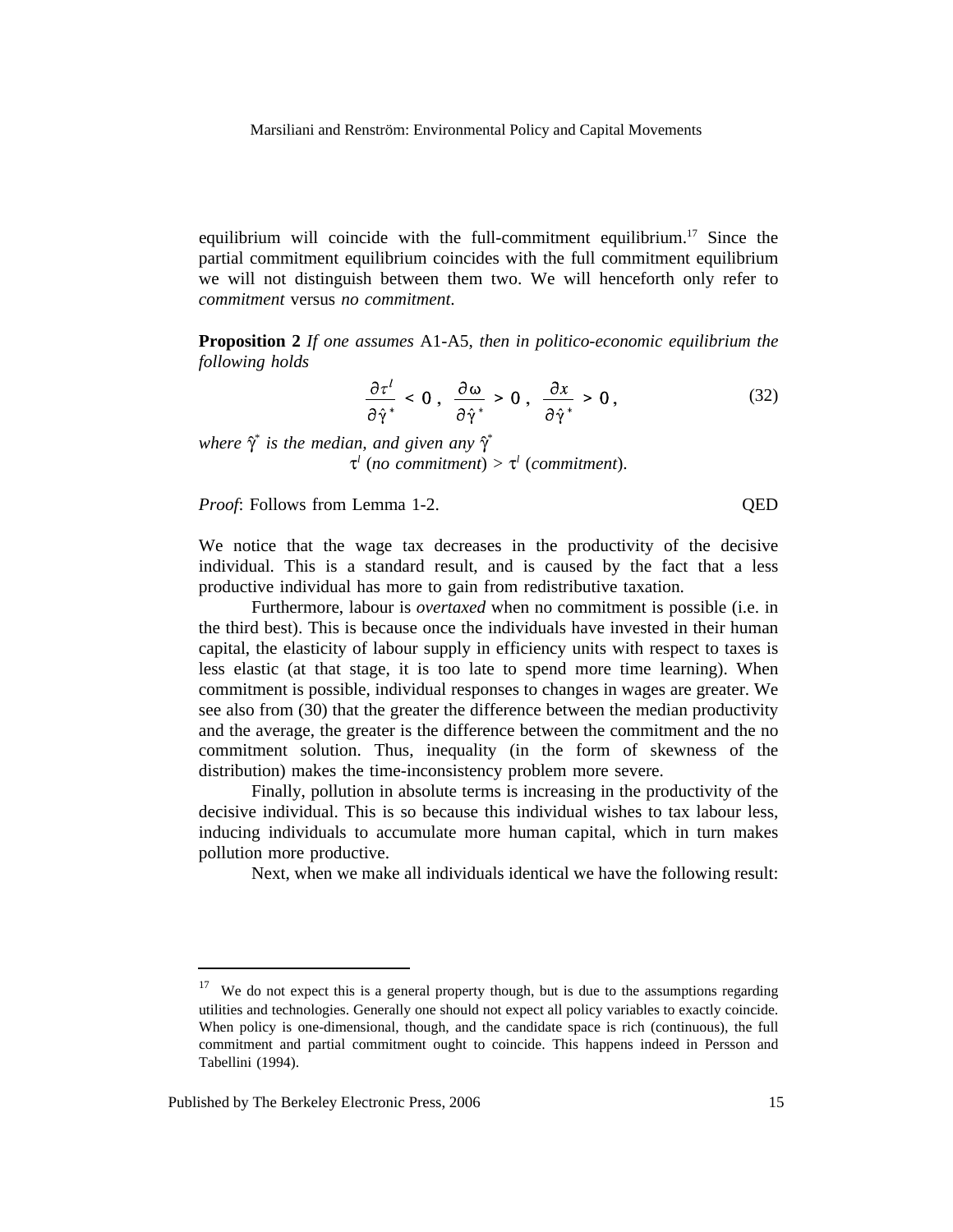**Corollary 1** *If one assumes* A1-A5*, and that all individuals are identical, then the commitment and no commitment equilibria coincide, and the environmental tax is at the Pigovian level.*

*Proof*: When all individuals are the same  $\hat{\gamma}^* = 1$ , and the labour tax is zero regardless of timing. Equation (20) then gives the Pigou rule (which is the same regardless of timing).

QED

Thus, we verify that there is no time-inconsistency problem in the first best. This is a general property, since the time-inconsistency problem is only a second-best phenomenon. In the first best the wage tax is zero and any funding in addition to the environmental tax receipts is obtained by lump-sum taxation, -*T*.

Furthermore, we get the following results

**Proposition 3** *If one assumes* A1-A5, *then total emissions, the after-tax wage, and production are smaller under no commitment than under commitment, and for a given level of commitment, the lower the ability of the decisive individual is, the lower are emissions, the after-tax wage, and production.*

*Proof*: See the appendix.

#### **Proposition 4** *If one assumes* A1-A5, *then*

(i) *the pollution tax is smaller and the ratio between emissions and production is greater under no commitment than under commitment*,

(ii) *given the level of commitment, the lower the ability of the decisive individual is, the lower is the pollution tax, and the higher is the ratio of emissions to production*.

*Proof*: See the appendix.

Intuitively, under commitment the consumption possibilities are greater; if the environment is a normal good (which is ensured by additive separability in (1*b*)), the efficiency gains achieved in the second best (in comparison to the third best) means more consumption of the environment. This is achieved by taxing pollution more. Furthermore, if the labour tax is small, investment in human capital is large and the marginal productivity of emissions is large too. Consequently, it is optimal to increase emissions, but not to the extent that *x/y* increases.

We will next address the question of capital movements. Using the decision rules for individuals' savings as a function of the taxes we can state: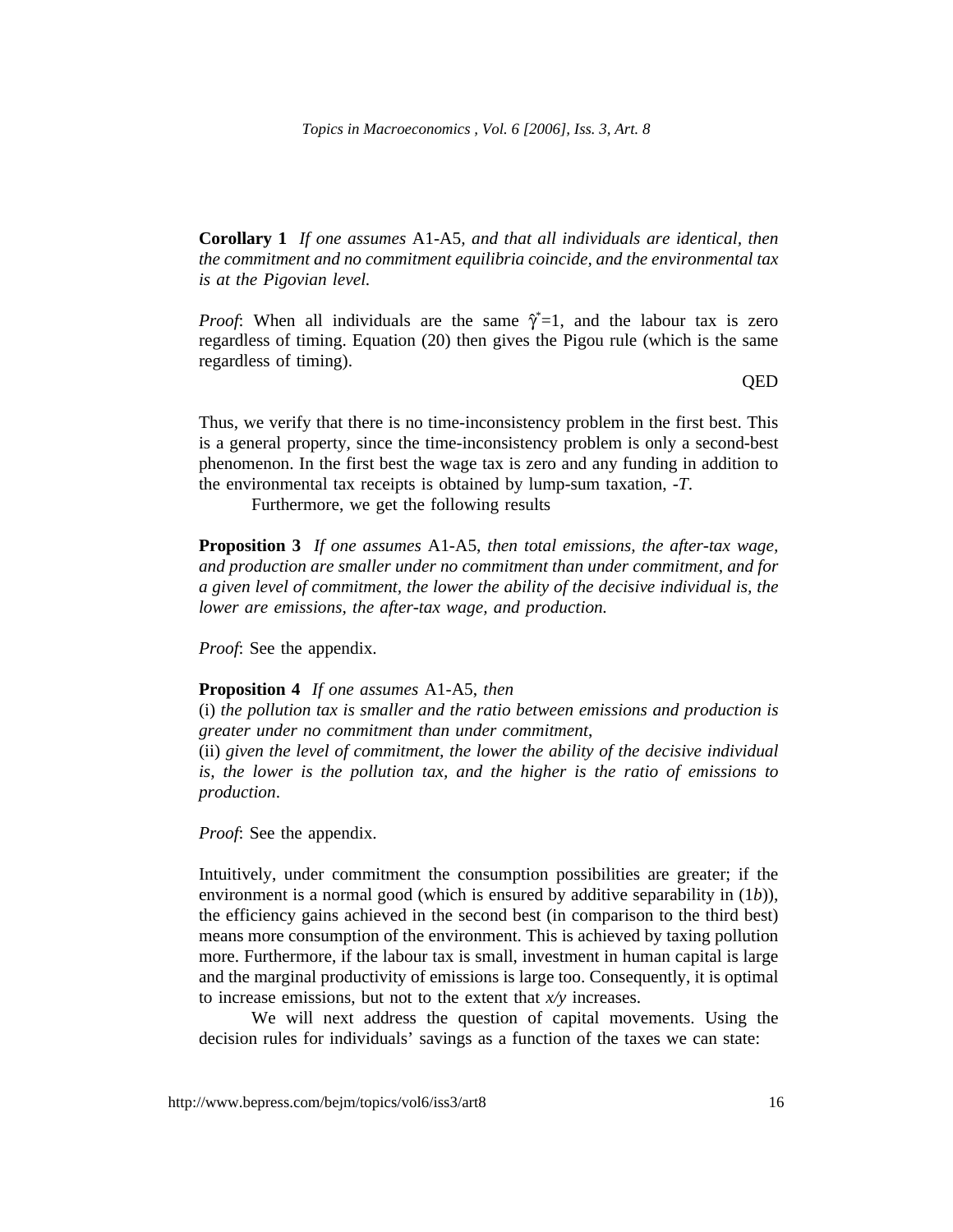#### **Proposition 5** *If one assumes* A1-A5, *then*

(i) *the politico-economic equilibrium under no commitment has larger capital outflow than the politico-economic equilibrium under commitment*, (ii) *given the level of commitment, the lower the ability of the decisive individual is, the larger is the capital outflow.*

*Proof*: Since the after-tax wage is greater under commitment (or under a policymaker with higher ability), individuals invest less in physical assets (and more in human capital), by equation (9). Since domestic firms' capital demand is proportional to production (equation (13)), and production is greater under commitment (or under a policymaker with higher ability), domestic firms capital demand is greater under commitment. Thus, the difference domestic savings domestic capital use, is less under commitment (or under a policymaker with higher ability). QED

Intuitively, commitment on the one hand increases the returns on human capital, which in turn reduces domestic savings, and on the other hand increases the productivity of capital, overall attracting foreign capital.

**Proposition 6** *If one assumes* A1-A5, *then difference between the politicoeconomic equilibria under commitment and under no commitment is larger the lower the ability of the decisive individual is, at least as long as* ε≤2. *Proof*: See the appendix.

This shows that the time-inconsistency problem becomes more severe as one tightens the second-best constraint, i.e. as the ability of the decisive individual becomes smaller in relation to the average.

#### **6. Summary and Conclusions**

We have presented a general-equilibrium model of environmental taxation and capital movements. The most important feature of this model is that it examines the effects of different constitutions, that is whether the government can or cannot commit to future tax policy.

When individuals differ in learning abilities a time-inconsistency problem in labour taxation arises, implying that the commitment and no-commitment equilibria do not coincide. The reason is that a majority-elected individual would want to use the distortionary labour tax for redistribution. The optimal tax from the viewpoint of the majority elected individual depends on the elasticity of the tax base. The elasticity of the tax base depends on the timing of the policy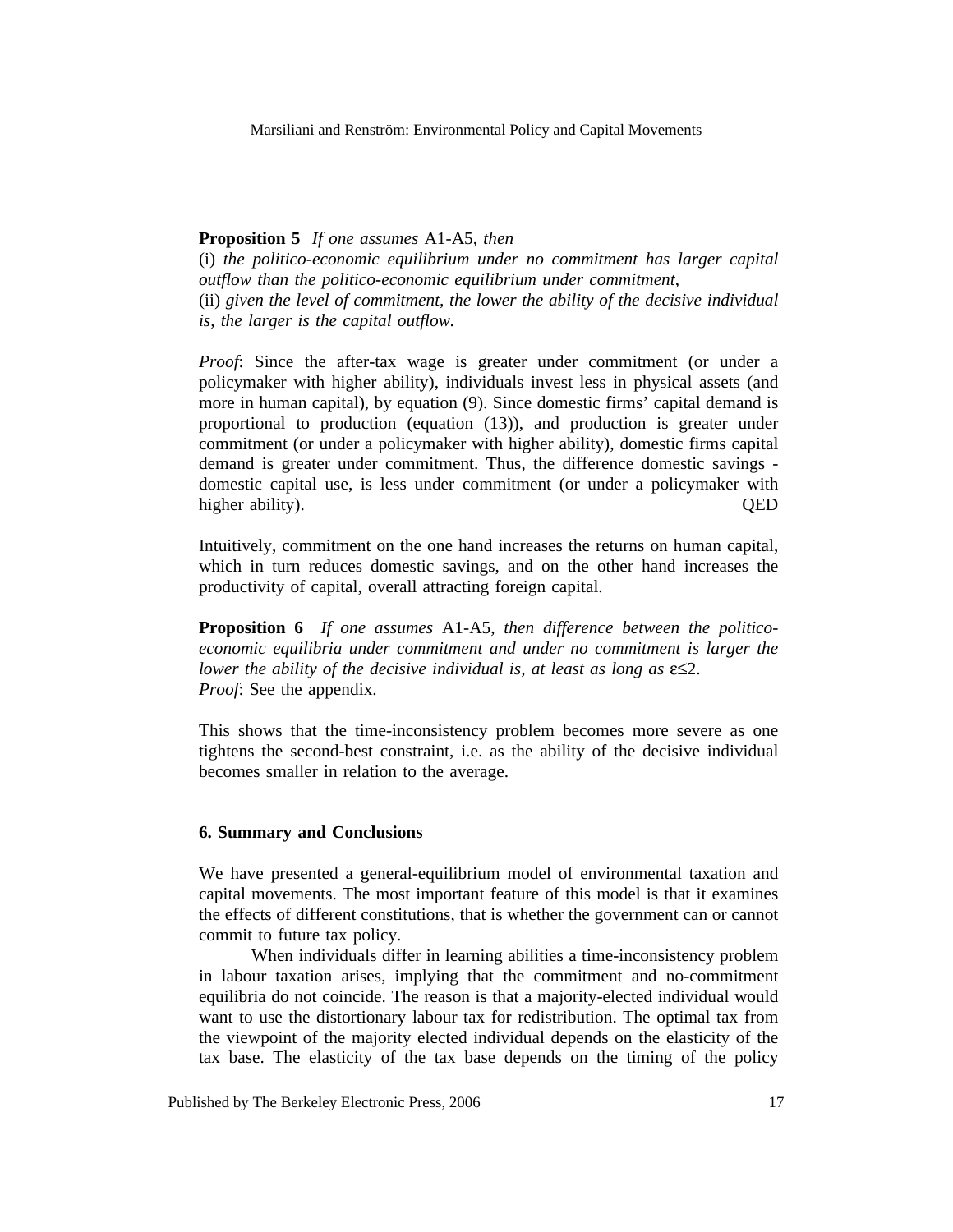decision. This is because individuals have the possibility of choosing the time they spend on learning. They have to form expectations about the labour tax the government is going to impose in the future. Once individuals have invested in their human capital, the government is tempted to raise the labour tax in order to redistribute from high earners to low earners. Individuals expecting this will invest too little in human capital, and at the same time labour is overtaxed.

We have demonstrated that under commitment (second best), the labour tax is smaller and the environmental tax is greater than under no commitment (third best). Intuitively, there is a conflict between environmental and labour taxation and lump-sum transfers. If the labour tax is small, the distortions caused by the tax system will be small as well. In this case, the marginal utility of transfers is lower and the median voter will prefer to protect the environment more (by paying a higher environmental tax). Furthermore, under commitment, the increasing returns on human capital reduces domestic savings and increases the productivity of capital, which in turns attracts foreign capital or discourages domestic capital locating abroad.

Everything else being equal, societies with more commitment in fiscal policy would have a tougher environmental policy and less capital moving abroad. In practice, commitment translates into the delay between policy decisions and implementation. For example, countries with longer budget periods, or delays in decision making (perhaps caused by having a policy proposal passing a second chamber in the legislature), would have more commitment in policy. Since countries differ in their constitutional arrangements, an empirical investigation not accounting for constitutional differences would not necessarily find a relationship between actual environmental policy and capital movements. Thus, this paper provides us with a theoretical explanation for why no empirical evidence can generally be found of a positive relationship between the stringency of environmental policy and capital migration.

In addition, we have shown that the no-commitment equilibrium tax differs more from the commitment equilibrium one, the larger the difference is in learning ability between the decisive individual (median voter) and the average individual. This suggests that the time-inconsistency problem becomes more severe when the second-best constraint is tightened (i.e. when there is more inequality in terms of mean-median distance). In this case, a poorer decisive individual will prefer a higher labour tax and also have a greater marginal utility of private consumption and lump-sum transfers, and therefore will be less willing to protect the environment; at the same time capital productivity decreases and capital migrates abroad. Viceversa, a more equal society, given the level of commitment, would have tougher environmental policy and less capital outflow. Thus, through the inequality channel we can also generate a negative correlation between environmental policy and capital moving abroad. Future work should be devoted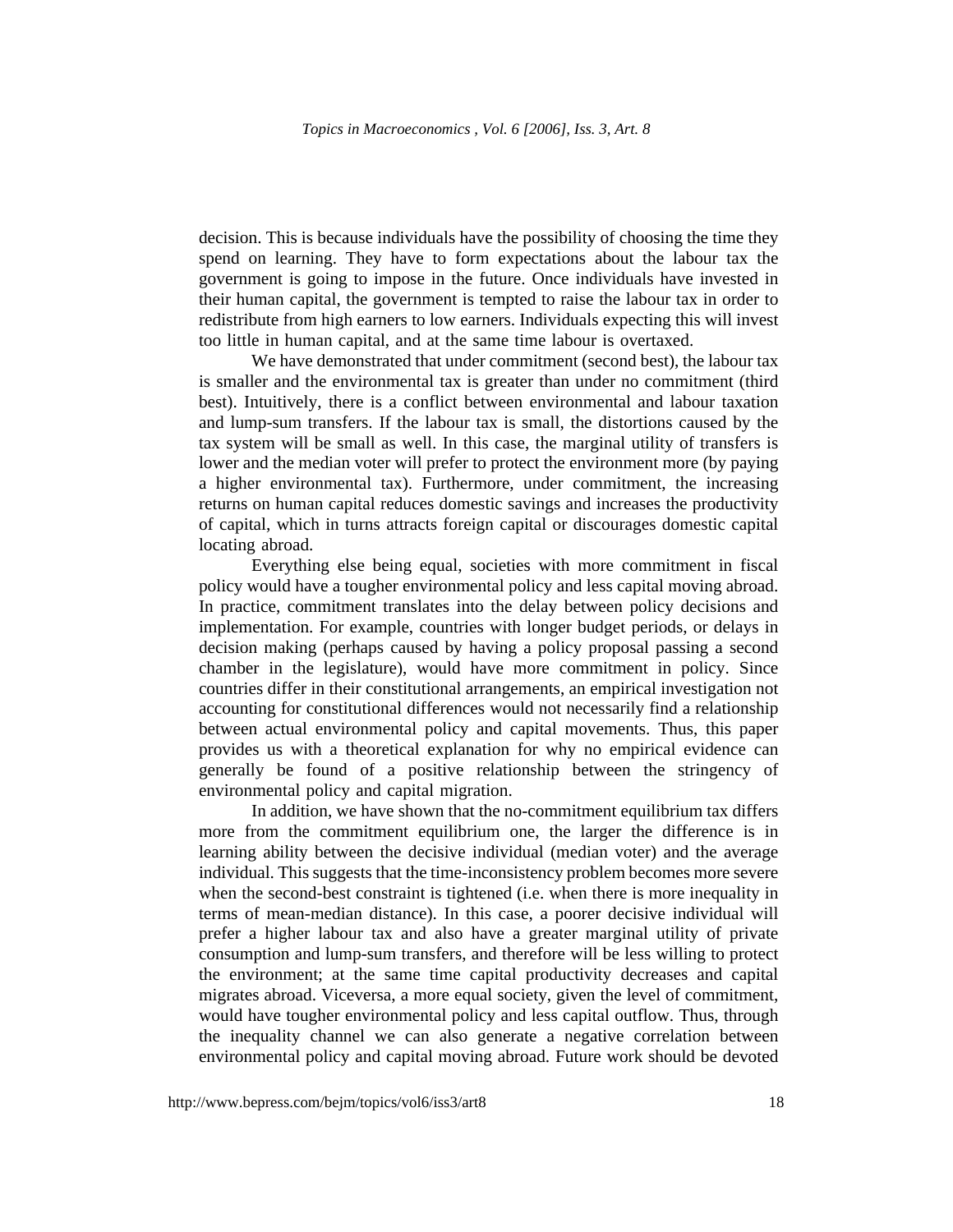to empirically assessing this relationship.

In constructing our model we made a number of simplifying assumptions, in particular: no capital taxes, no income effect on labour supply, and Cobb-Douglas production technology. We will point out the likely consequences of relaxing some of them.

We modelled an economy without capital taxes. If we had introduced source-based capital taxes, as is usually done in the tax-competition literature, (i.e. when the government taxes *k*), little would have changed in our model. Due to mobility of capital (and the small-economy assumption), the after-tax domestic interest rate must equal the foreign interest rate. The capital tax would have no effect on the domestic individuals' return on savings. The only effect the tax has is on tax revenue. All individuals (regardless commitment regime) would agree on maximising the tax revenue from capital taxation. The revenue maximising capital tax rate equals 1-α. Inserting this into the government's budget one obtains the same equation (17) with  $\tilde{A}$  redefined (multiplied by 1+ $\alpha$ ), leaving the remaining analysis unchanged.

If we had introduced residence based capital taxation, then individuals differing in their savings, *a*, would have different preferences over the capital tax. Capital poorer individuals would prefer a higher capital tax. We suspect that similar conclusions would remain in this case. Economies with more commitment could afford stricter environmental policy. However, more commitment may mean more savings, and therefore less reliance on foreign capital.

The utility function implied that there were no income effects on labour supply. We expect that income effects would make the difference between the commitment and no-commitment equilibria greater. To see this, we may think of the extreme situation where the income effect is strong enough to exactly cancel the substitution effect, making labour supply inelastic. Then, under no commitment human capital can be confiscated. Individuals rationally expecting this would not invest in human capital, just in physical. Under commitment confiscation is never optimal. Thus, strong income effects may produce larger differences across the commitment regimes.

We assumed a Cobb-Douglas production technology. For broader classes of production technologies some results may weaken. A production technology with less substitutability between human capital and pollution may give rise to a situation where commitment yields more pollution. Commitment makes individuals to invest more in human capital for the usual reasons. With low elasticity of substitution, however, pollution's marginal product may be large enough for the median voter to accept a larger level of pollution (pollution is more productive).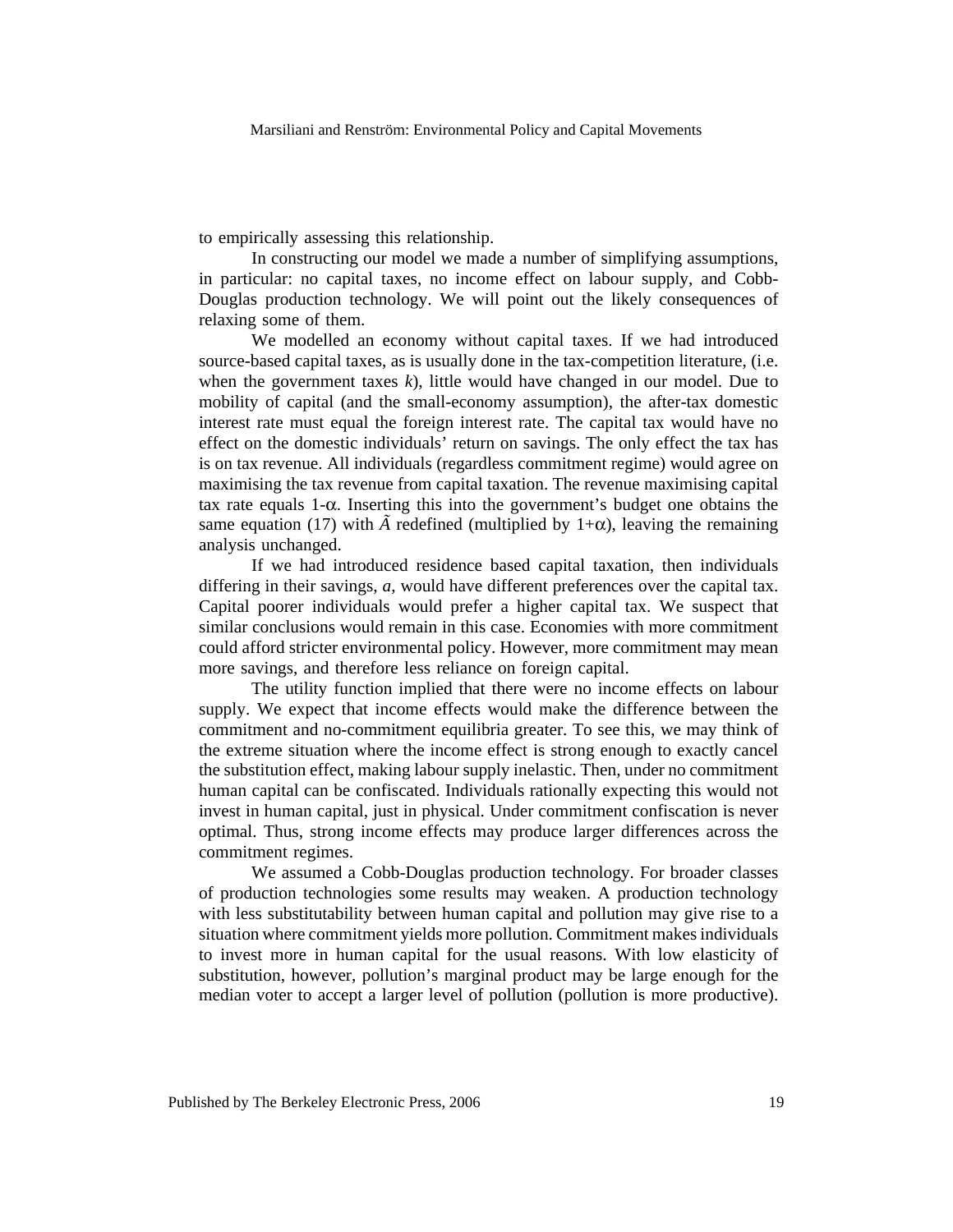#### **Appendix**

#### *Proof of Lemma* 1

First  $\frac{\partial \tau}{\partial \hat{Y}}$  < 0 follows from equation (30). Next, we only need to prove that  $\partial$ *x*/∂γ<sup>*i*</sup> > 0 under all assumptions on timing. This is so since  $\partial$ *x*/∂γ<sup>*i*</sup> > 0 implies, (by (29) in the full commitment and no-commitment cases, and by (50) (below) in the *partial commitment case), that*  $\frac{\partial \omega}{\partial \gamma} > 0$  *(notice that by (28)*  $\frac{\partial m^i}{\partial \gamma} > 0$ *). Taking* the partial derivative of  $(17)$  w.r.t. *x* gives

$$
\frac{\partial T}{\partial x} = \mathbf{\Theta} \left( 1 - \alpha \right) \tilde{A} x^{\mathbf{\Theta} - 1} H^{1 - \mathbf{\Theta}} = \mathbf{\Theta} \left( 1 - \alpha \right) \tilde{F} / x \tag{33}
$$

which is the numerator in  $(20)$  (the second equality follows by  $(14)$ ). Next, the denominator in (20) may be written as follows (by using (6))

$$
Ra^{i} + \frac{\epsilon}{1+\epsilon} \omega h^{i} \gamma^{i} l^{i} + T = Ra^{i} + \frac{\epsilon}{1+\epsilon} \hat{\gamma}^{i} \omega H + T
$$
 (34)

where the equality follows from (24). Then the first order condition (20) may be written as

$$
\frac{\Theta(1-\alpha)x^{-1}}{Z} - \Psi'(x) = 0 \qquad (35) \text{ where } Z = \left[ Ra^{i} + \frac{\varepsilon}{1+\varepsilon} \hat{\gamma}^{i} \omega H + T \right] / \tilde{F} \qquad (36)
$$

We treat *Z* as a function of  $\hat{\gamma}$  and *x*:  $Z(\hat{\gamma}, x)$ . Denote the derivatives by subscripts. We then find the sought derivative by differentiating  $(35)$ 

$$
\frac{\partial x}{\partial \hat{\gamma}^i} = -x Z_{\hat{\gamma}^i} \bigg[ Z + Z_x x + Z \frac{\Psi''(x)}{\Psi'(x)} x \bigg]^{-1} \tag{37}
$$

We now need to find the derivatives of *Z*. First we will rewrite (36). Premultiply (27) by  $H$  and use (14), then we have the following

$$
\omega H = m^{i} x^{\theta} H^{1-\theta} = m^{i} \tilde{F} / \tilde{A}
$$
 (38)

Next,

$$
T = (1 - \alpha)\tilde{F} - \omega H = \left[\frac{(1 - \alpha)\tilde{A}}{m^i} - 1\right]\omega H = \frac{\theta + v(1 - \hat{\gamma}^i)}{1 - \theta} \omega H \qquad (39)
$$

where the first equality follows by using (14) in (17), the second equality by using (38), and the third equality by using (28). Using the last equality of (39) in (36) gives

$$
Z = \left[ Ra^{i} + \left( \frac{\varepsilon \hat{\gamma}^{i}}{1 + \varepsilon} + \frac{\theta + \nu (1 - \hat{\gamma}^{i})}{1 - \theta} \right) \omega H \right] / \tilde{F}
$$
(40)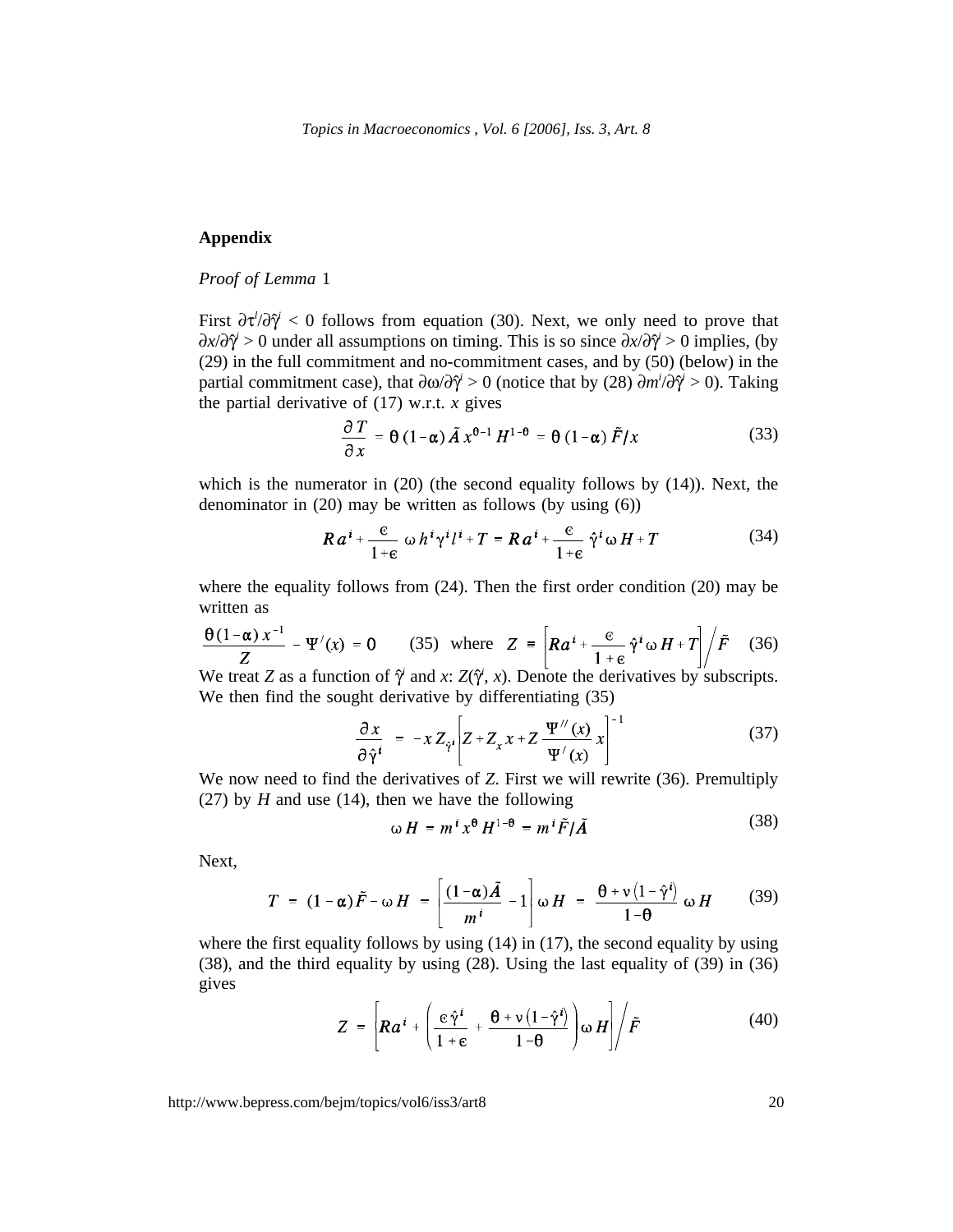Sofar the analysis is valid under all assumptions on timing. We now need to proceed differently, depending on which timing of events we assume. We begin with the no-commitment case.

Under no commitment the last period's learning and savings are taken as given, and only the identity of the policy maker (as well as her choice) can vary. Here we have  $v = \varepsilon$  (by (23)), then  $Z<sup>n</sup>$ , where superscript *n* denotes no commitment, (i.e. equation (40)) becomes

$$
Z^{n} = \left[ Ra^{i} + \frac{\varepsilon + \theta}{(1 - \theta)(1 + \varepsilon)} \left[ 1 + \varepsilon (1 - \hat{\gamma}^{i}) \right] \omega H \right] / \tilde{F}
$$
  
= 
$$
\left[ Ra^{i} + \frac{\varepsilon + \theta}{1 + \varepsilon} (1 - \alpha) \tilde{A} \frac{\omega H}{m^{i}} \right] / \tilde{F} = Ra^{i} / \tilde{F} + (1 - \alpha) \frac{\varepsilon + \theta}{1 + \varepsilon}
$$
 (41)

where the second equality follows by using (28), and the third by using (38). Use (21), (29), and (38) to substitute for  $\tilde{F}$ , then we have

$$
Z^{n} = \frac{Ra^{i}}{\tilde{A}} (m^{i} \sigma^{v})^{\frac{\theta-1}{\theta+v}} x^{-\theta \frac{1+v}{\theta+v}} + (1-\alpha) \frac{\epsilon \cdot \theta}{1+\epsilon}
$$
(42)

Take the derivatives with respect to *x* and  $\hat{\gamma}$ , to obtain<sup>18</sup>

$$
Z^{n} + \frac{\partial Z^{n}}{\partial x} x = v \frac{1-\theta}{\theta+v} \frac{R a^{i}}{\tilde{A}} (m^{i} \sigma^{v})^{\frac{\theta-1}{\theta+v}} x^{-\theta \frac{1+v}{\theta+v}} + (1-\alpha) \frac{\epsilon+\theta}{1+\epsilon} > 0
$$
 (43)

$$
\frac{\partial Z^n}{\partial \hat{\gamma}^i} = \frac{Ra^i}{\tilde{A}} (m^i \sigma^v)^{\frac{\theta-1}{\theta+v}} x^{-\theta \frac{1+v}{\theta+v}} \left( \frac{\partial a^i/\partial \hat{\gamma}^i}{a^i} - \frac{1-\theta}{\theta+v} \frac{\partial m^i/\partial \hat{\gamma}^i}{m^i} \right) < 0 \qquad (44)
$$

Substituting (43) and (44) in (37) gives  $\partial x/\partial \hat{\gamma} > 0$  under no commitment.

Under partial commitment  $\omega^e$  in  $\tilde{h}$  and  $\sigma$  changes as  $\gamma$  changes. When  $\gamma$ is known also  $\omega^e$  will be known (and coincides with  $\omega$ ). This has to be taken into account in differentiating *Z*. Under full commitment ω*<sup>e</sup>* is under the control of the policymaker. The two cases can be captured simultaneously. In both cases *ai* will respond to changes in the identity of the decision maker. Combining (8), (6) and (24), and substituting into (9) gives

$$
Ra^{i} = -\frac{T}{1+\beta} - \frac{\varepsilon+\beta}{(1+\varepsilon)(1+\beta)} \omega H \hat{\gamma}^{i} + \frac{\beta}{1+\beta} R W \qquad (45)
$$

No expectations on ω is needed because the decision maker will be known in advance.

<sup>&</sup>lt;sup>18</sup> N.B. under no commitment  $a^i$  is invariant with respect to policy, and varies only with respect to identity *i*. The derivative (44) is negative since ∂*ai* /∂γ*<sup>i</sup>* < 0, which follows from (9).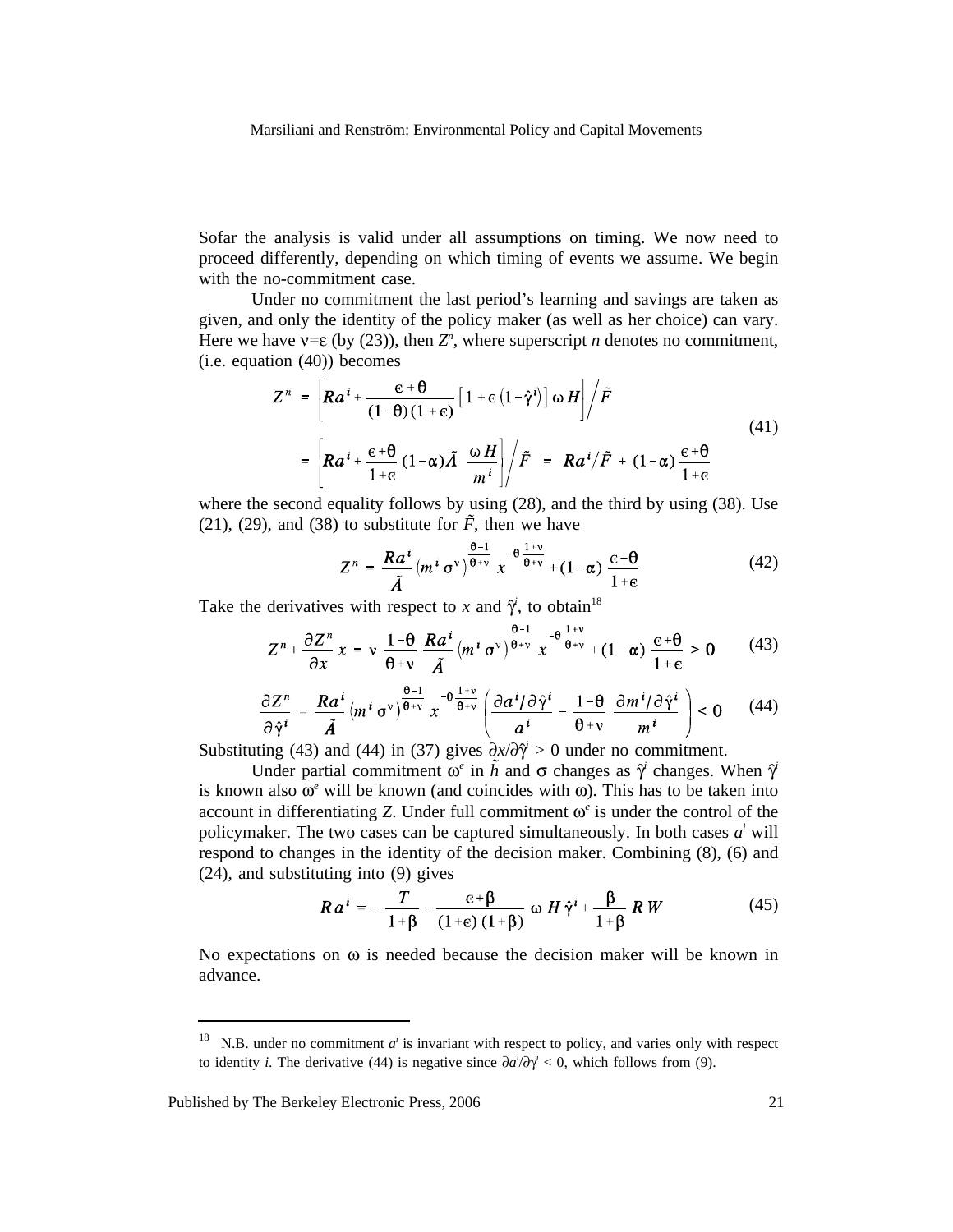Substituting (45) into (36) gives

$$
Z^{c,p} = \frac{\beta}{1+\beta} \left[ T + \frac{c-1}{1+c} \omega H \hat{\gamma}^i + R W \right] / \tilde{F}
$$
 (46)

where superscript *c*,*p* denote commitment, partial commitment, respectively. Substituting for *T* according to the second equality in (39), and for  $\tilde{F}$  according to (38) gives

$$
Z^{c,p} = \frac{\beta}{1+\beta} \left[ 1 - \alpha - \frac{m^i}{\tilde{A}} + \frac{\hat{\gamma}^i m^i}{\tilde{A}} \frac{\varepsilon - 1}{1+\varepsilon} + \frac{RW}{\tilde{A}} \frac{m^i}{\omega H} \right]
$$
(47)

or rearranged

$$
Z^{c,p} = \frac{\beta}{1+\beta} \left[ 1 - \alpha - \frac{m^i}{\tilde{A}} \frac{2 + (c-1)(1-\hat{\gamma}^i)}{1+c} + \frac{m^i}{\tilde{A}} \frac{RW}{\omega H} \right]
$$
(48)

Full commitment implies  $v=(\epsilon-1)/2$ , then using (28) in (48) we obtain

$$
Z^{c} = \frac{\beta}{1+\beta} \left[ (1-\alpha) \frac{\varepsilon - 1 + 2\theta}{1+\varepsilon} + \frac{RW}{\tilde{A}} (m^{i} \sigma^{v})^{-\frac{1-\theta}{\theta+v}} x^{-\theta \frac{1+v}{v+\theta}} \right]
$$
(49)

where  $m^{i}$ /( $\omega$ *H*) has been substituted for by using (29).

Partial commitment implies that  $\omega^e$  in (22) has to be replaced by  $\omega$ . Setting  $ω<sup>e</sup> = ω$  in (22) and substituting into (29) gives (wherever v appears it equals  $ε$ according to (23))

$$
\omega = \left( m^i (x/\sigma_0)^{\theta} \right)^{\frac{\epsilon - 1}{\epsilon - 1 + 2\theta}}
$$
 (50)

where  $\sigma_0 = \tilde{\gamma}(R\eta^2)^{-1/(\epsilon-1)}$ . Set  $\omega^e = \omega$  in (22) and substitute into (21), premultiply both sides by  $\omega$ , and substitute for  $\omega$  on the right-hand side by using (50) to obtain (N.B.  $v=\epsilon$ )

$$
\omega H = \sigma_0^{\frac{(1-\Theta)(\epsilon-1)}{\epsilon-1+2\Theta}} (m^i x^{\Theta})^{\frac{1+\epsilon}{\epsilon-1+2\Theta}}
$$
(51)

In (48), using (28) to eliminate  $m<sup>i</sup>$  where it first appears and (51) to eliminate  $m^i$ /(ω*H*) we have

$$
Z^{p} = \frac{\beta}{1+\beta} \left[ (1-\alpha) \left( 1 - \frac{1-\theta}{1+\varepsilon} \frac{2+(\varepsilon-1)(1-\hat{\gamma}^{i})}{1+\varepsilon(1-\hat{\gamma}^{i})} \right) + \frac{RW}{\tilde{A}} \left( m^{i} \sigma_{0}^{\frac{\varepsilon-1}{2}} \right)^{\frac{-2(1-\theta)}{\varepsilon-1+2\theta}} x^{\frac{-\theta(1+\varepsilon)}{\varepsilon-1+2\theta}} \right] (52)
$$

We are now ready to take the derivatives of  $(49)$  and  $(52)$ , respectively. Differentiating  $Z^c$  (i.e. (49)) with respect to *x* and  $\hat{\gamma}$  gives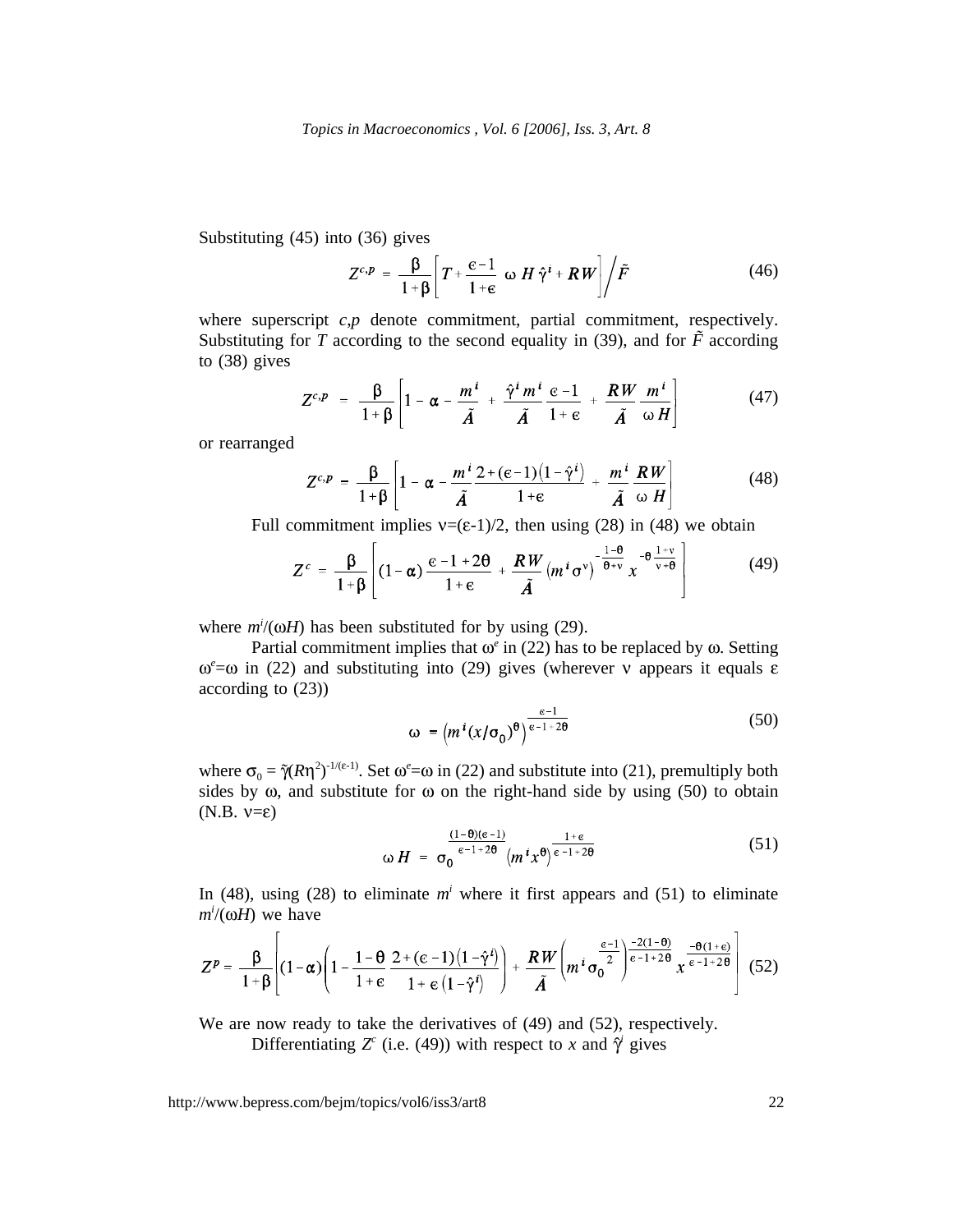$$
Z_x^c x + Z^c = \frac{\beta}{1+\beta} \left[ (1-\alpha) \frac{\varepsilon - 1 + 2\theta}{1+\varepsilon} + \nu \frac{1-\theta}{\nu+\theta} \frac{R W}{\tilde{A}} (m^i \sigma^v)^{-\frac{1-\theta}{\theta+\nu}} x^{-\frac{\theta}{\nu+\theta}} \right] > 0 \quad (53)
$$

$$
Z_{\gamma^i}^c < 0 \tag{54}
$$

The inequality in (54) follows since  $Z^c$  is declining in  $m^i$ , and  $m^i$  is increasing in  $\hat{\gamma}$ . Then (37) implies that  $\partial x/\partial \hat{\gamma} > 0$  holds here as well.

Finally differentiating  $Z^p$  (i.e. (52)) with respect to *x* and  $\hat{\gamma}^i$  gives

$$
Z_x^{\mathbf{p}} x + Z^{\mathbf{p}} = \frac{\beta}{1 + \beta} \left[ (1 - \alpha) \left( 1 - 2 \frac{1 - \theta}{1 + \epsilon} \frac{1 + \eta (1 - \hat{\gamma}^i)}{1 + \epsilon (1 - \hat{\gamma}^i)} \right) + \frac{\eta (1 - \theta)}{\eta + \theta} \frac{\mathbf{R} W}{\tilde{A}} (m^i \sigma_0^n) \right]^{-\frac{1 - \theta}{\eta + \theta}} x^{-\frac{\theta}{2} \frac{1 + \epsilon}{\eta + \theta}} \tag{55}
$$

$$
Z_{\hat{\gamma}^i}^p = -\frac{\beta}{1+\beta} \left[ \frac{(1-\alpha)(1-\theta)}{\left[1+\varepsilon(1-\hat{\gamma}^i)\right]^2} + \frac{1-\theta}{\eta+\theta} \frac{R w}{\tilde{A}} \left(m^i \sigma^{\eta}\right)^{-\frac{1-\theta}{\eta+\theta}} x^{-\frac{\theta}{2} \frac{1+\varepsilon}{\eta+\theta}} \frac{\partial m^i/\partial \hat{\gamma}^i}{m^i} \right] < 0 \quad (56)
$$

where  $\eta = (\epsilon - 1)/2$ . Then (37) gives  $\partial x / \partial \hat{\gamma} > 0$ . QED

*Proof of Lemma* 2

All three commitment regimes can be handled in the same proof. By (17), the transfer is a function of  $\omega$ , *x*, and  $H(\omega)$ , i.e.  $T=T(\omega, x, H(\omega))$ . Taking the derivative of individual i's indirect utility function with respect to  $\hat{\gamma}^*$  gives

$$
\frac{h^i \gamma^i l^i + \frac{\partial T}{\partial \omega}}{Ra^i + \omega h^i \gamma^i l^i + T - \eta \frac{(l^i)^{1+\epsilon}}{1+\epsilon}} \frac{\partial \omega}{\partial \hat{\gamma}^*} + \left| \frac{\frac{\partial T}{\partial x}}{Ra^i + \omega h^i \gamma^i l^i + T - \eta \frac{(l^i)^{1+\epsilon}}{1+\epsilon}} - \Psi'(x) \right| \frac{\partial x}{\partial \hat{\gamma}^*}
$$
(57)

The first term is the individual's first-order variation with respect to  $\omega$  times the change in  $\omega$  when  $\gamma^*$  changes. The second term is the first-order variation with respect to *x* times the change in *x* when  $\hat{\gamma}$  changes. With no commitment, and with full commitment, these first-order variations are those that the individual would face if she was to choose policy [equations (19) and (20)]. The peak is reached at  $\hat{\gamma} = \hat{\gamma}^*$ . If  $\hat{\gamma}^* < (\geq)$   $\hat{\gamma}$  the first-order variation is positive (negative) due to the monotonicity of  $\omega$  and  $x$  in  $\hat{\gamma}$ . With partial commitment, the first order variations will not be zero when evaluated at  $\hat{\gamma} = \hat{\gamma}^*$ . The reason is that the candidate is chosen in period 1, and consequently the identity of the candidate would reveal the policy to be chosen in period 2. To see this more clearly let  $ω<sup>c</sup>(\hat{\gamma}^*)$ ,  $H<sup>c</sup>(ω)$ , and  $ω<sup>n</sup>(\hat{\gamma}^*)$ ,  $x<sup>n</sup>(\hat{\gamma}^*)$ ,  $H<sup>n</sup>(ω)$ , be the functions under commitment

Published by The Berkeley Electronic Press, 2006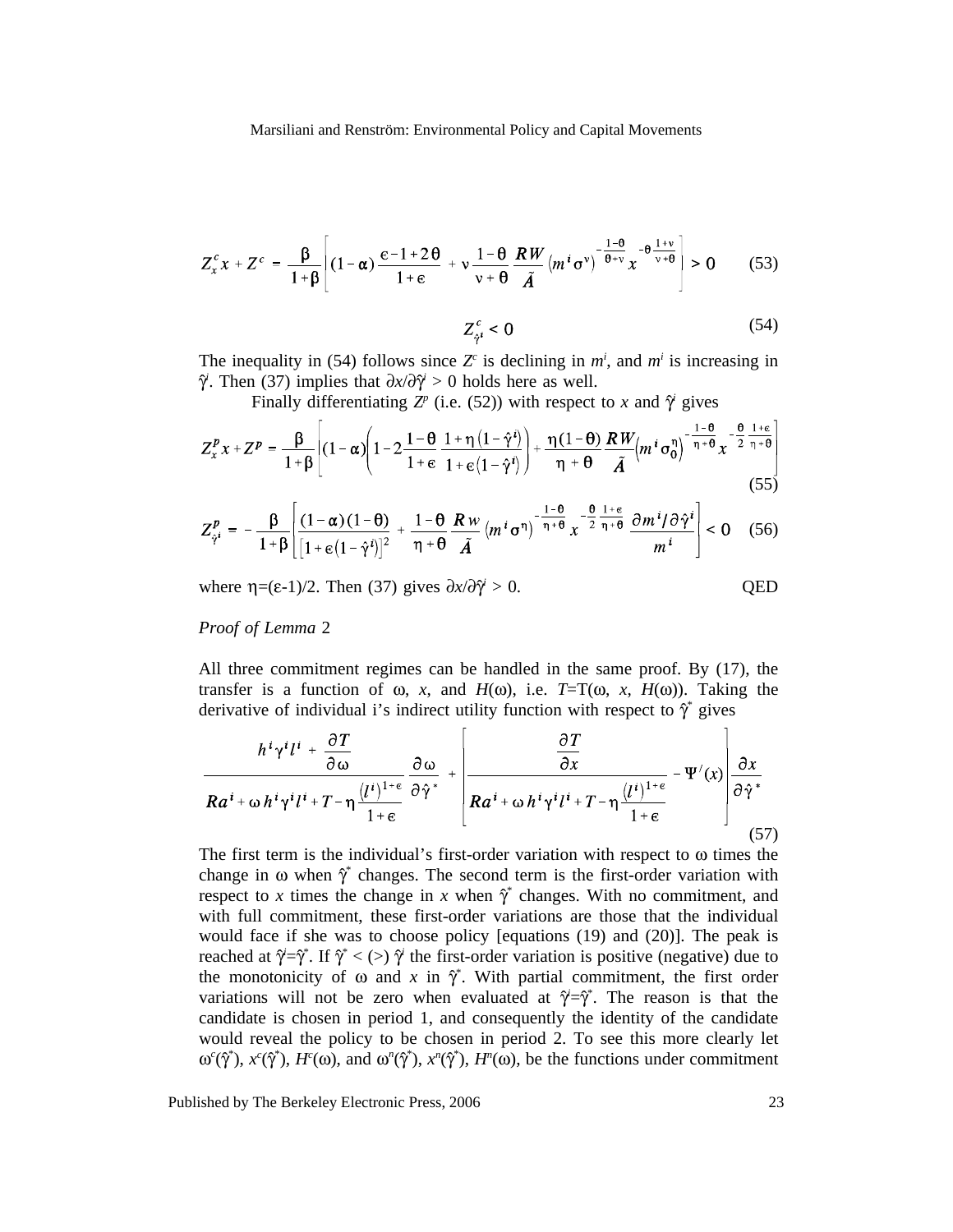and no commitment, respectively. Under commitment the derivatives of  $T(\omega^c(\gamma^*),$  $x^c(\hat{\gamma}^*)$ ,  $H^c(\omega^c(\hat{\gamma}^*))$ ) with respect to  $\omega$  and *x* are what a period-one policy maker would face. Similarly, under no commitment the derivatives of  $T(\omega^n(\hat{\gamma}^*), x^n(\hat{\gamma}^*))$ ,  $H^n(\omega^n(\gamma^*))$ ) are what a period-two policy maker would face. However, whith partial commitment the policy functions are the no-commitment policy functions, while the human-capital supply function is the supply function under commitment (evaluated at the no-commitment policy function):  $T(\omega^n(\hat{\gamma}^*), x^n(\hat{\gamma}^*), H^c(\omega^n(\hat{\gamma}^*)))$ . By choosing the  $\hat{\gamma}$  of the policy maker in period one in such a way that  $\omega^n(\hat{\gamma}^*)$ ω<sup>c</sup>(γ<sup>*i*</sup>), the first-order variations under partial commitment evaluated at γ<sup>\*</sup>' are zero. This is the case when  $\hat{\gamma}^* = (1+\varepsilon)/(2\varepsilon) + [(\varepsilon-1)/(2\varepsilon)]\hat{\gamma}$  (follows from (30) and (23)). Thus, under partial commitment the peak is reached at  $\hat{\gamma}^*$ , and, as above, single peakedness follows from the monotonicity of  $\omega$  and  $x$  in  $\hat{\gamma}^*$ . QED

#### *Proof of Propositions* 3-4

In the no-commitment case, individuals will predict ω*<sup>e</sup>* accurately. To characterise the equilibrium,  $\omega^e$  has to be substituted by  $\omega$  in equation (22). This will result in equation (29), with  $v=(\epsilon-1)/2$  in the exponents, but with  $m^{i}$  evaluated at  $v=\epsilon$  (see equation (50)). Then, in equation (29) the only difference between the nocommitment and the commitment equilibria is that the former is evaluated at  $m^i|_{v=\varepsilon}$ , and the latter at  $m^i|_{v=(\varepsilon-1)/2}$ . Consequently, in comparing the two equilibria we use equation  $(51)$  and perform comparative statics with respect to  $m<sup>i</sup>$ . First, by using (35),

$$
\frac{m^{i}}{x}\frac{dx}{dm^{i}} = -\frac{Z_{m^{i}}m^{i}}{Z + Z_{x}x + Z\Psi''(x)x/\Psi'(x)} > 0
$$
\n(58)

since  $\partial Z/\partial m^i < 0$ . Since  $m^i|_{v=\varepsilon} < m^i|_{v=(\varepsilon-1)/2}$ ,  $m^i$  is greater under commitment, and consequently *x* is greater under commitment.

Next, since the pollution tax is

$$
\tau^x = \mu \tilde{A} x^{\theta - 1} H^{1 - \theta} \tag{59}
$$

we need to evaluate the ratio *H*/*x*. First, using (29),

$$
\frac{d(H/x)}{dm^i} = \frac{1}{v+\theta} \frac{H/x}{m^i} - \frac{v}{v+\theta} \frac{H/x}{x} \frac{dx}{dm^i}
$$
\n
$$
= \frac{H/x}{(v+\theta) m^i} \left(1 - v \frac{m^i}{x} \frac{dx}{dm^i}\right)
$$
\n(60)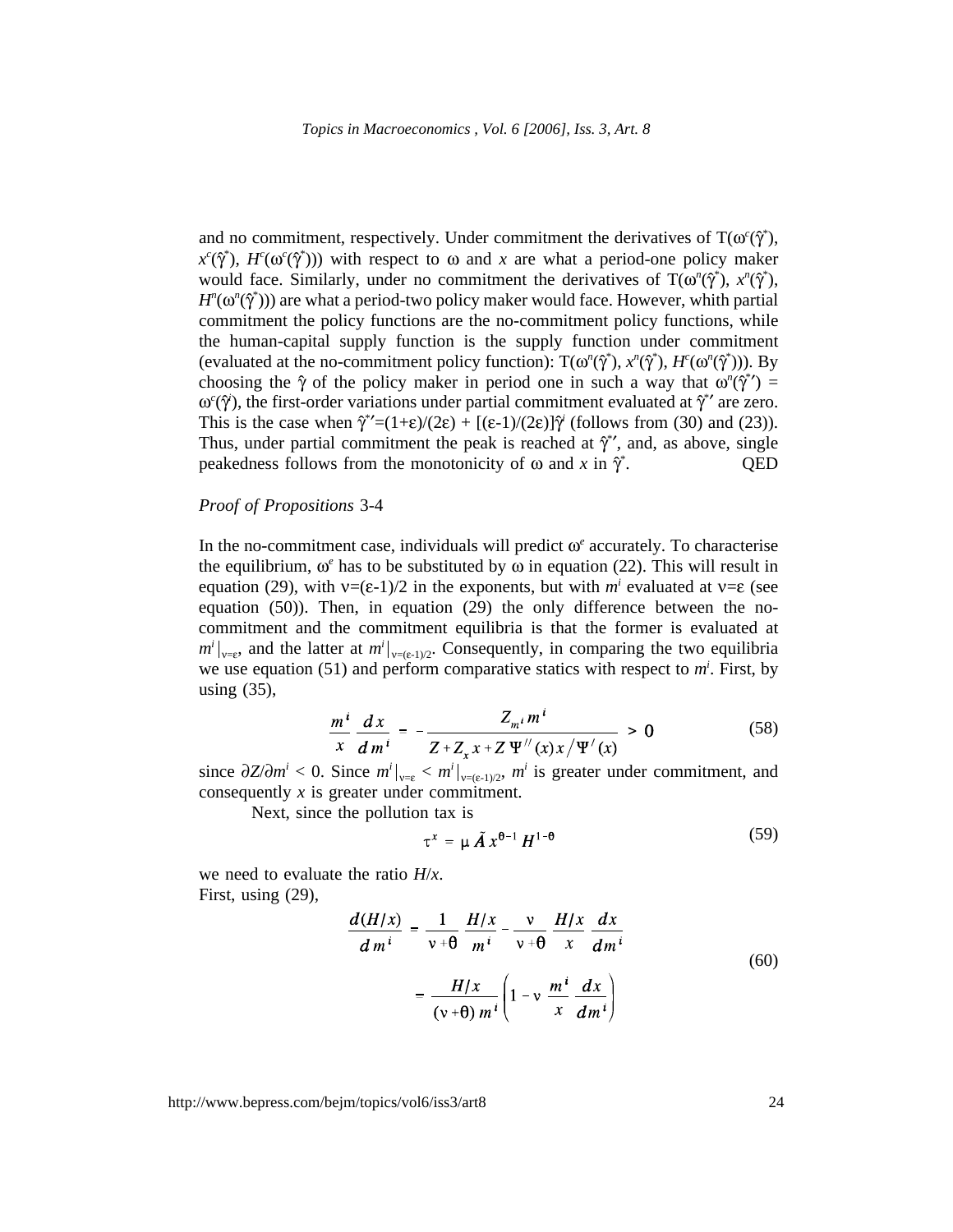Next, use (58) to obtain (N.B.  $v=(\epsilon-1)/2$ )

$$
1 - v \frac{m^{i}}{x} \frac{dx}{dm^{i}} = \frac{Z + Z_{x} x + Z \Psi''(x) x / \Psi'(x) + v Z_{m^{i}} m^{i}}{Z + Z_{x} x + Z \Psi''(x) x / \Psi'(x)}
$$
(61)  

$$
= \frac{\frac{\beta}{1 + \beta} (1 - \alpha) \frac{\epsilon - 1 + 2\theta}{1 + \epsilon} + Z \Psi''(x) x / \Psi'(x)}{Z + Z_{x} x + Z \Psi''(x) x / \Psi'(x)} > 0
$$

Therefore,  $\partial(H/x)/\partial m^i > 0$ , and  $H/x$  is greater under commitment, implying that  $\tau^x$ is greater under commitment. Finally since production is  $\tilde{A}x^{\theta}H^{1-\theta} = \tilde{A}x(H/x)^{1-\theta}$ , the result on production follows. The result on the after-tax wage follows from (29). The results regarding the identity of the policymaker go through, since  $m<sup>i</sup>$  is greater under a policymaker with higher ability.

QED

#### *Proof of Proposition* 6

As in the proof of Propositions 3-4, the only difference between the nocommitment and the commitment equilibria is that the former is evaluated at  $m^i|_{v=\varepsilon}$ , and the latter at  $m^i|_{v=(\varepsilon-1)/2}$ . The distance between the two equilibria is therefore

$$
m^{i}|_{v=(\epsilon-1)/2} - m^{i}|_{v=\epsilon} = (1-\theta)(1-\alpha)\tilde{A}\left(\frac{1}{1+(1-\hat{\gamma}^{i})(\epsilon-1)/2} - \frac{1}{1+(1-\hat{\gamma}^{i})\epsilon}\right)_{(62)}
$$
  
= 
$$
\frac{(1-\theta)(1-\alpha)(1+\epsilon)\tilde{A}(1-\hat{\gamma}^{i})}{[2+(1-\hat{\gamma}^{i})(\epsilon-1)][1+(1-\hat{\gamma}^{i})\epsilon]}
$$

This distance is larger the smaller  $\hat{\gamma}$  is, at least as long as  $\varepsilon \leq 2$ . QED

#### **References**

- Baumol, William, J. and Wallace E. Oates (1988). *The Theory of Environmental Policy*. Cambridge University Press.
- Bovenberg, Lans and Ruud de Mooij (1994). "Environmental Levies and Distortionary Taxation." *American Economic Review* 84(4):1085-1089.

Published by The Berkeley Electronic Press, 2006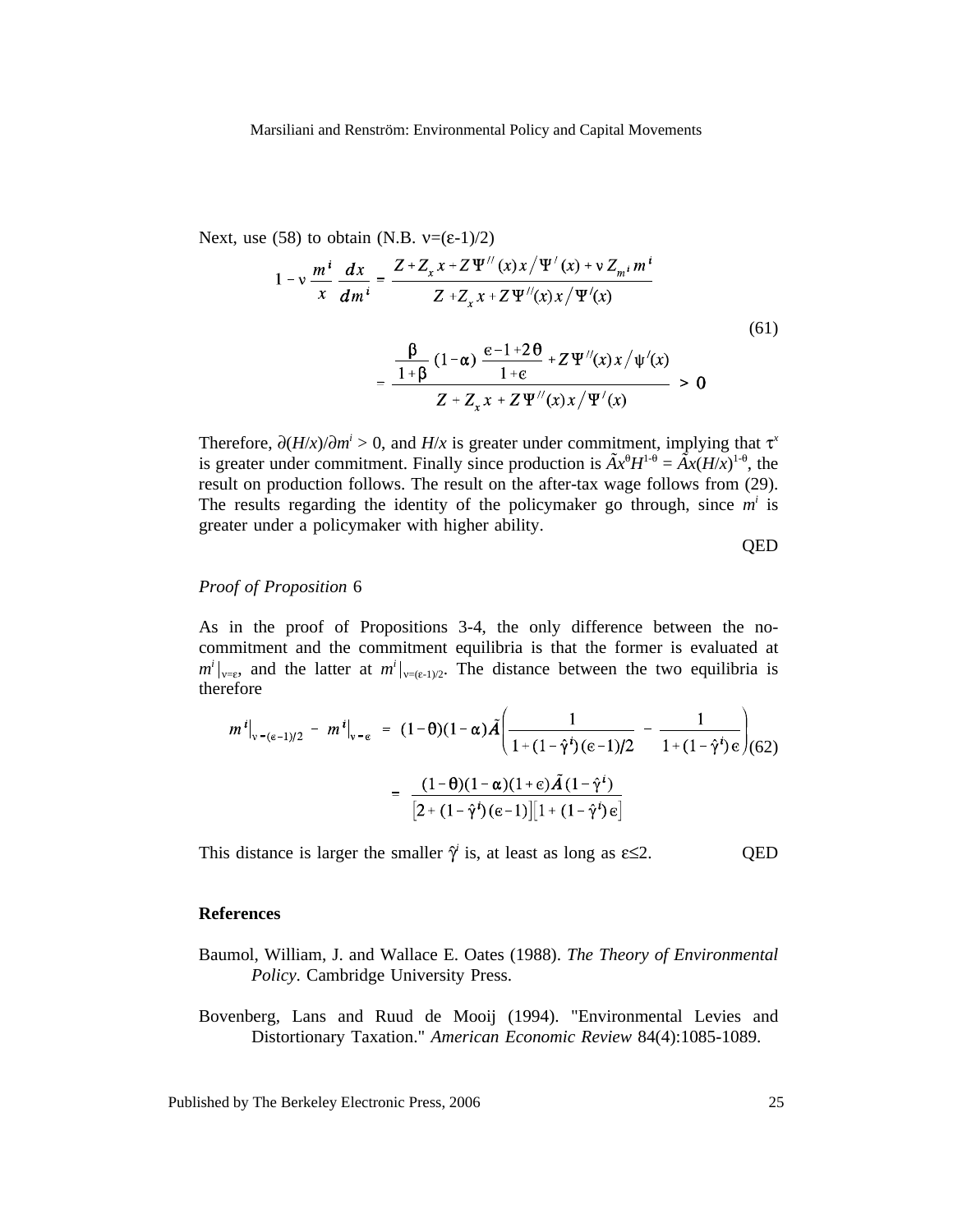- Bovenberg, Lans and Rick van der Ploeg (1994a). "Green Policies and Public Finance in a Small Open Economy." *Scandinavian Journal of Economics* 96(3):343-363.
- Bovenberg, Lans and Rick van der Ploeg (1994b). "Environmental Policy, Public Finance and the Labour Market in a Second-Best World." *Journal of Public Economics* 55(3):349-390.
- Eriksson, Clas and Joakim Persson (2003). "Economic Growth, Inequality, Democratization, and the Environment." *Environmental and Resource Economics*, 25:1-16.
- Jaffe, Adam B., Steven R. Peterson, Paul R. Portney and Robert Stavins (1995). "Environmental Regulation and the Competitiveness of U.S. Manufacturing." *Journal of Economic Literature*, 33:557-572.
- Klein, Paul, Per Krusell and José-Víctor Ríos-Rull (2004). "Time-Consistent Public Expenditures." CEPR Discussion Paper 4582.
- Kydland, Finn E. and Edward C. Prescott (1977). "Rules Rather than Discretion: The Inconsistency of Optimal Plans." *Journal of Political Economy*, 85(3):473-491.
- Levinson, Arik (1996). "Environmental Regulation and Industry Location: International and Domestic Evidence." In Jagdish Bhagwati and Robert E. Hudec, eds., *Fair Trade and Harmonization: Prerequisites for Free Trade? Volume 1: Economic Analysis*. Cambridge MA: The MIT Press.
- List, John and Catherine Co (2000). "The Effects of Environmental Regulations on Foreign Direct Investment." *Journal of Environmental Economics and Management*, 40(1):1-20.
- Marsiliani, Laura and Thomas I. Renström (2000*a*). "Time-Inconsistency in Environmental Policy: Tax Earmarking as a Commitment Solution." *Economic Journal*, 110:C123-C128.
- Marsiliani, Laura and Thomas I. Renström (2000*b*). "Inequality, Environmental Protection and Growth." CentER Discussion Paper 34/2000.
- McAusland, Carol (2003). "Voting for Pollution Policy: The Importance of Income Inequality and Openness to Trade." *Journal of International Economics*,